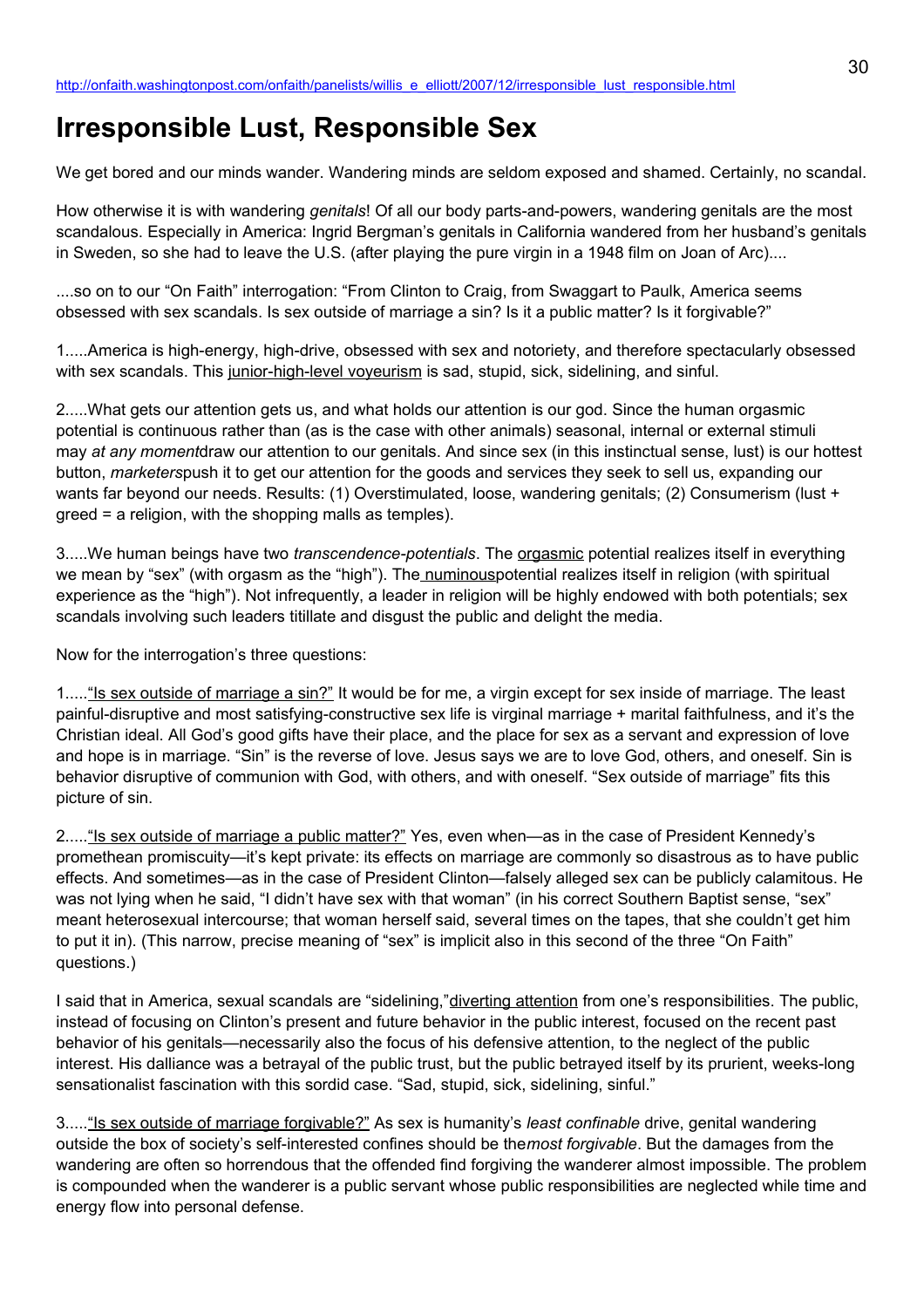As a Christian, I must add that the category of "the unforgivable" exists only in the event of the sinner's refusal of repentance and persistence in sin. The attitude of forgivingness leans toward the act of forgiving. As in Jesus' parable, the Father is so eager to forgive that he runs toward his prodigal son when first catching sight of him returning home.

 $\Box$ 86 **BY WILLIS E. ELLIOTT | DECEMBER 3, 2007; 9:19 AM ETSAVE & SHARE:** ы **PREVIOUS: [LOOKING FOR A CAUSE? HELP A CHILD.](http://onfaith.washingtonpost.com/onfaith/panelists/sally_quinn/2007/12/saving_the_world_a_child_at_a.html) | NEXT: [THE REAL SEX SCANDAL: YOUTH LEADING THE YOUTH](http://onfaith.washingtonpost.com/onfaith/panelists/donna_freitas/2007/12/the_real_sex_scandal_the_youth.html)**

**Comments Please report offensive comments below.**

Indie:

I will start with the easy ones.

4. I was raised as a muslim but I became attached to Islam during the past 10 years.

3. I was lucky to be able to read the Quran and life of Prophet Mohammad in the arabic language and understand it. I also had friends from all walks of life and denominations. I was not looking for a way to distinguish Islam from all other religions, but rather to find a connection to all of them with Islam. To me, if this connection is broken, nothing made sense as far as God's existance is concerned. So I read the bible (old and new testaments). I focused on these scriptures and the Quran because these are the only people who claim that they received a divine message from the heavens above. I prepared myself for big shocks. I can tell you now that without such an experience I would have not been here posting around this board. The beauty in the Quran is that it reshuffles everything down to the very basic nature of a human being. The language, the coverage, and the effect of the verses of the Quran are so powerful that no human can even imagine. The Quran came to people who were masters in their language and the most honorable among them were the poets. Yet, God challenged them (in some verses in the Quran) to produce just one verse like it. The Quran is full of direct challenges on many levels. These challenges induce confidence in the hearts of the believers. There are many levels of complexities in the Quran that 100s of scholars spent their lives studying. One thing that separates the Quran from other scriptures is the wealth of information that need to be explained. Muslim scholars approached it from a linguistic view, a scientific view, a do's and don't view, and so on. The fact that the Quran is the most authenic divine book on earth gave these scholars more reasons to pursue its intrepretations on many levels. Some tried to find a single error in the many aspects of their research but they couldn't find any!

As for prophet Mohammed, you really need to read his life story. I have no doubt that what you will find about him will amaze you even if you are not a muslim.

1&2- I really think you should approach the Quran with its many aspects in mind, not just the scientific ones. Put a goal in front of you, like trying to find "anything" that makes no sense, whether it is scientifc, social, human laws, etc. Right from verse one to the last verse in the Quran, there is ALWAYS new things to learn. There is one condition for you to receive the Quran properly in your heart, make an intention to learn and to seek guidance.

I wish you the best.

**POSTED BY: SOMALITRADE | DECEMBER 6, 2007 11:45 AM [REPORT OFFENSIVE COMMENT](mailto:blogs@washingtonpost.com?subject=On%20Faith%20Panelists%20Blog%20%20%7C%20%20somalitrade%20%20%7C%20%20Irresponsible%20Lust,%20Responsible%20Sex%20%20%7C%20%201843199&body=%0D%0D%0D%0D%0D================%0D?__mode=view%26_type=comment%26id=1843199%26blog_id=618)**

# Somalitrade,

Thank you for your interest in my seeing the light. I have 4 questions that will help me to discern better whether you're honestly speaking the truth which I can understand.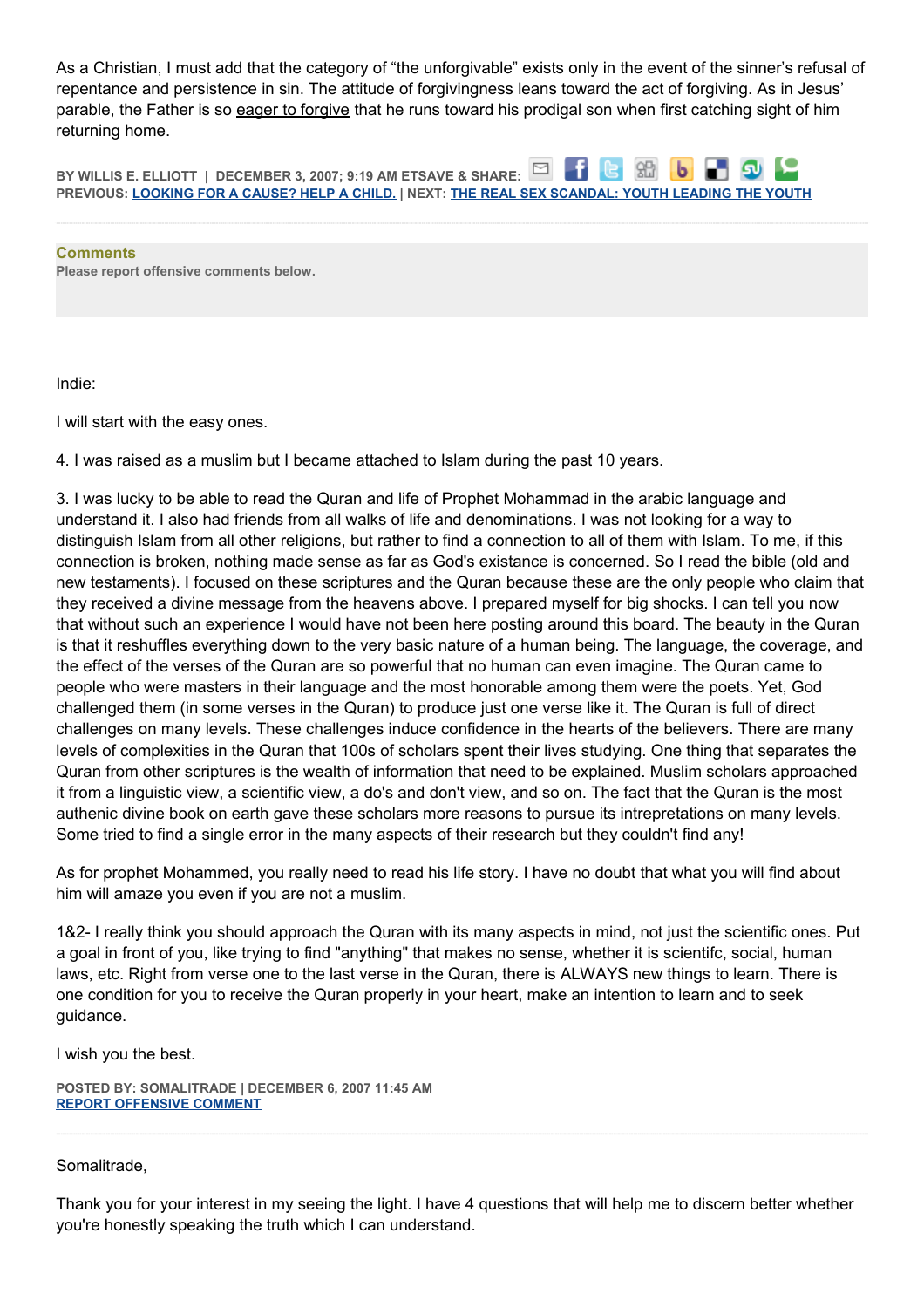1. Do you share Moody's conviction that Quran among other things is a collection of scientific wisdom that was given out 1400 years before it was actually discovered? and that it is one of the proofs of Quran's divine origin?

2. If that's the case can you accompany each piece of knowledge in Moody's list with exact page number reference in the Quran so I can check it for myself?

3. What kind of homework did you do, Somalitrade, that convinced you that Quran and Mohammad are from God?

4. Did you become a believer in adult age or were you raised as a Muslim?

Thank you

**POSTED BY: INDIE | DECEMBER 5, 2007 7:30 PM [REPORT OFFENSIVE COMMENT](mailto:blogs@washingtonpost.com?subject=On%20Faith%20Panelists%20Blog%20%20%7C%20%20Indie%20%20%7C%20%20Irresponsible%20Lust,%20Responsible%20Sex%20%20%7C%20%201839717&body=%0D%0D%0D%0D%0D================%0D?__mode=view%26_type=comment%26id=1839717%26blog_id=618)**

Mr. Elliott:

Please allow me to intervent in the discussion between you and Moody. You wrote:

"Your #1 & #2 are cancelled by this at the end of the New Testament's first book: "make disciples of all nations, baptizing them in the name of the Father and of the Son and of the Holy Spirit, and teaching them to obey everything that I have commanded you. And remember, I am with you always...." Jesus said that we Christians are to worship the Holy Trinity, in which he is the Son."

Is it not ironic that the kingpin of christianity is not found in all four books (Mathew, John, Mark, and Luke)? Amzingly, the oldest of these books does not contain your quoted statement! Yet, you can find Jesus' words to the gentile woman in all four books, Jesus said it clearly: "I am only sent to the lost sheep of the house of Israel". He went on telling her that "dogs should not eat of the childeren's food!", meaning she is out of the equation. He was called the king of the jews and he preached only to the Jews. He stuck to the teachings of the Torah and when asked which commandment they should follow, he pointed to the first one, "worship the only God that is there in heavens". Then you stress the sonship of god again, yet you know that Jews were called sons of God and even more interestingly were called gods as in "Ye are gods"!. This is exactly what I am talking about. You need to stop for a while and re-evaluate your beliefs because, if you execuse the words, they are unreliable and doubtful at best.

**POSTED BY: SOMALITRADE | DECEMBER 5, 2007 1:35 PM [REPORT OFFENSIVE COMMENT](mailto:blogs@washingtonpost.com?subject=On%20Faith%20Panelists%20Blog%20%20%7C%20%20somalitrade%20%20%7C%20%20Irresponsible%20Lust,%20Responsible%20Sex%20%20%7C%20%201838242&body=%0D%0D%0D%0D%0D================%0D?__mode=view%26_type=comment%26id=1838242%26blog_id=618)**

# MOODY 12.5.07 / 6:36a

I must correct your mistakes & misunderstandings:

You say "muslims obey Jesus...more than Christians." What Islam means by "Jesus" is far less than what the New Testament means, namely, that "Jesus" is our Lord & Savior Jesus Christ. Muslim interpreters cherry-pick the NT for phrases allegedly confirmatory of the Qur'an, but the spin job violates the NT's spirit & message.

Your #1 & #2 are cancelled by this at the end of the New Testament's first book: "make disciples of all nations, baptizing them in the name of the Father and of the Son and of the Holy Spirit, and teaching them to obey everything that I have commanded you. And remember, I am with you always...." Jesus said that we Christians are to worship the Holy Trinity, in which he is the Son.

On your #4: The orant (prayer) position in the Bible was mainly standing with arms raised together. The early-Christian orant position added extended arms, in mimesis of Jesus' Cross. Prostration was only for special occasions.

On your #5: Jesus says it's OK to eat pig: Gospel of Mark 7.15-19, Jesus "declared all food clean."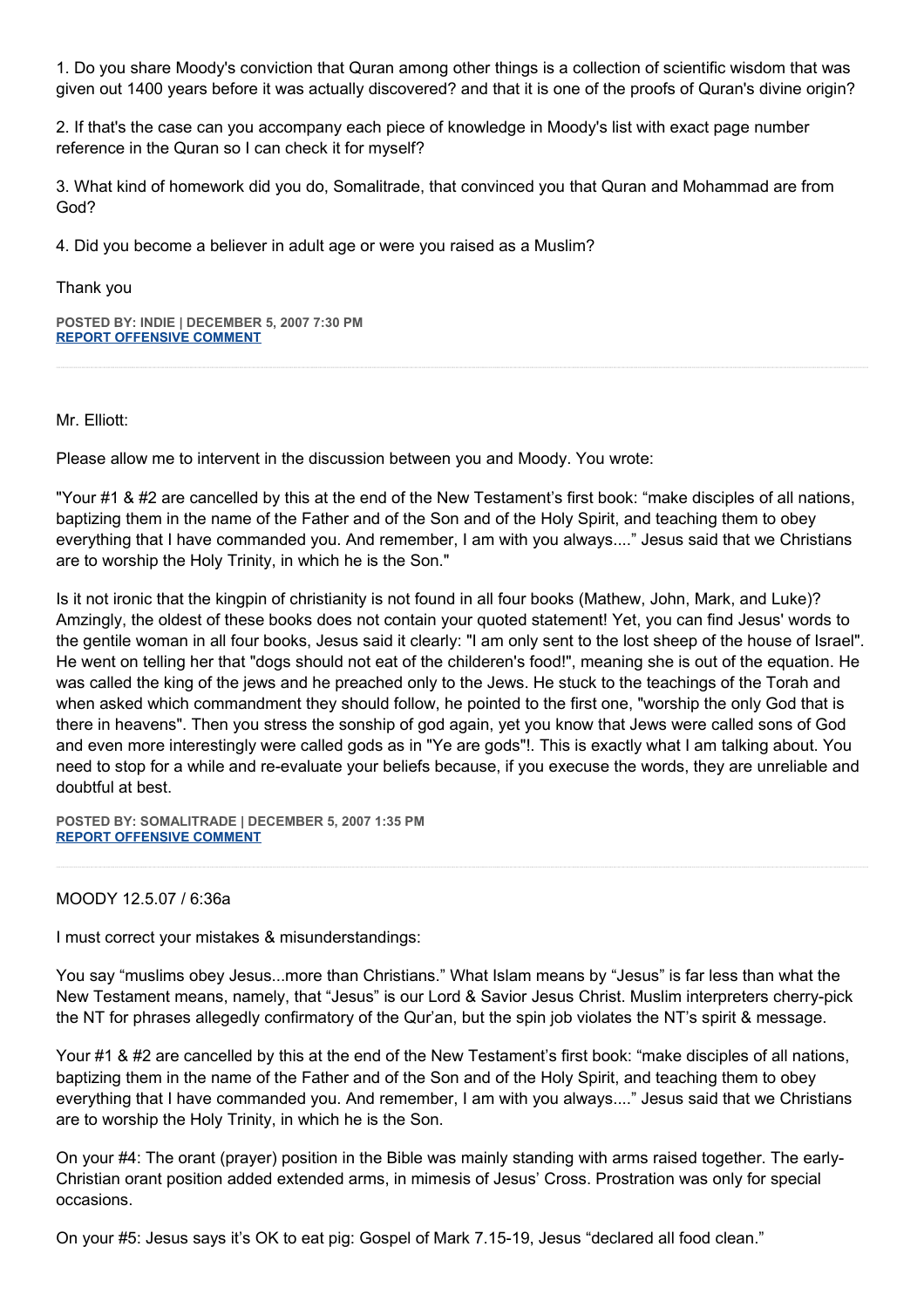On your #6: Jesus turned water into wine (Gospel of John 2.7-10) & did not say (4 times!) that wine has "bad attributes." Further, it was not Paul but the Gospel of John (2.11) which declared that this miracle was Jesus' first.

On your #8: We Christians say Islam is wrong where it differs from the Bible: you Muslims say the Bible is wrong where it differs from the Qur'an. A standoff.

On your #9: We Christians say that in & as Jesus, God became a human being & it is blasphemous to refuse to worship the Holy Trinity—which, you Muslims claim, it is blasphemous to worship. Another standoff.

On you #10: No, we Christians are not "divided" about Jesus death on the Cross; and your saying there are "dozens of Bible verses" to the contrary (the fact being that there is not even one) evidences your dismal ignorance of the Bible, which you Muslims are not encouraged to read. Too, you show here no inkling of the Christian doctrine of the atonement, of Jesus' voluntary vicarious suffering for the world's sins, of God's selfsacrifice for our salvation; indeed, you deny even the possibility.

On your #11: The Qur'an accuses Christianity of making Jesus a "partner" of God, but we Jews-Christians-Muslims are monotheists—so God has no "partner." The anti-monotheistic notion that Jesus for Christians is a partner with God is ditheistic (worship of two gods)--a misunderstanding of the Christian doctrine of God as Holy Trinity ("tri-[u]nity" is the word coined to mean One God in Three "Persons" [two technical terms]).

I don't mind your laying out contrasts between Islam and Christianity—but, as Sergeant Friday said, "only the facts, please."

**POSTED BY: WILLIS E. ELLIOTT | DECEMBER 5, 2007 12:15 PM [REPORT OFFENSIVE COMMENT](mailto:blogs@washingtonpost.com?subject=On%20Faith%20Panelists%20Blog%20%20%7C%20%20Willis%20E.%20Elliott%20%20%7C%20%20Irresponsible%20Lust,%20Responsible%20Sex%20%20%7C%20%201837925&body=%0D%0D%0D%0D%0D================%0D?__mode=view%26_type=comment%26id=1837925%26blog_id=618)**

Indie:

"My kind", as you put it, isn't trying to impose anything on you. My earlier post exactly reflects that. Prophet Mohammad could not convince one of his beloved uncles to enter Islam. God gives guidance and inspiration to EACH soul. Rejection comes for different reasons. The pophet's uncle did not want to leave his tribe's tradition, even though he defended the prophet and protected him as long as he lived on this earth. I always think that Athiests are the closest to become muslims because they detached themselves from any religious dogmas, right or wrong, and they ask for proofs. The issue with Athiests is that they made their minds before they do their homework. Researching what's in the scripture is a time well spent and you are in a no-bias position that should enable you to pick what makes sense and reject the nonsense. If, after you've done your work, you still think you want to continue on your path, at least you can argue that you did your best. I did exactly what I am asking you to do and I am happy where I am. I don't have any inner struggle and all I wanted to make others feel the same. As for forcing others into Islam, as you hinted to the people of "my kind", I only have the Quran to defend me:

2:256 Let there be no compulsion in religion: Truth stands out clear from Error: whoever rejects evil and believes in Allah hath grasped the most trustworthy hand-hold, that never breaks. And Allah heareth and knoweth all things.

**POSTED BY: SOMALITRADE | DECEMBER 5, 2007 11:32 AM [REPORT OFFENSIVE COMMENT](mailto:blogs@washingtonpost.com?subject=On%20Faith%20Panelists%20Blog%20%20%7C%20%20somalitrade%20%20%7C%20%20Irresponsible%20Lust,%20Responsible%20Sex%20%20%7C%20%201837789&body=%0D%0D%0D%0D%0D================%0D?__mode=view%26_type=comment%26id=1837789%26blog_id=618)**

You can close your eyes or do not accept for what ever reasons you have.. BUT YOU CAN'T DENY THAT EVERY RATIONAL INTELLIGENT LOGICAL KNOWLEDGE & SICENCE IS TESTIFYING FOR QURAN....AFTER EVERY NEXT DISCOVERY AND AWARENESS!

MODREN SCIENCE AND QURAN (ISLAMIC DIVINE BOOK)

Quran is not a book of science BUT a book of signs. It has more than 6000 verses out of which more than 1000 verses giving CLEAR signs about the modern scientific proven facts in recent couple of hundred years. (WHICH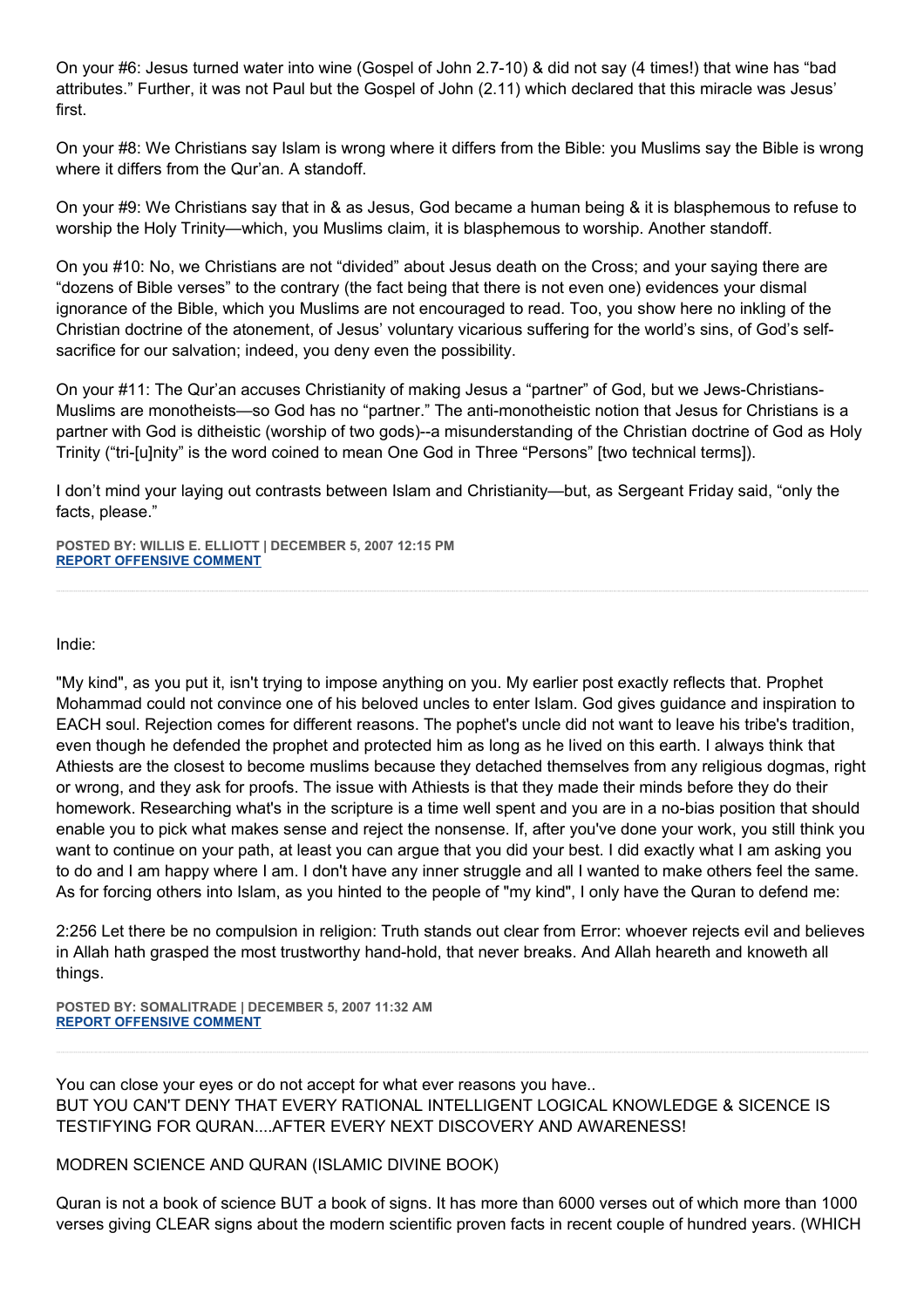BY ANY POSSIBLE MEANS CANNOT BE SAID BY US HUMANS 1400 YEARS BACK. THE ONLY LOGIC IS THAT ITS FROM SOMEONE WHO IS COMMUNICATING TO A HUMAN AND KNOWS BETTER THAN HUMANS)

- For some people ONE sign is enough to believe.
- For some people 10 signs are enough.
- But some people don't come to believe even after more than 1000 miraculous signs.

# Verses about:

- 1- Big bang theory (in a nut shell).
- 2- Geo spherical Ostrich egg shaped earth (spherical which is the exact shape)
- 3- Cosmic dust (referred more perfectly as smoke).
- 4- How water seep into the earth and rain cycle through AIR.
- 5- Sweet and salt water of oceans and barrier between them.
- 6-Expanding sun, solar system and universe for given period of time
- 7- Earth, sun and stars revolving on their axis and path (orbits).
- 8- Sun and moon have different paths (orbits).
- 9- Sun and stars consuming there energy.
- 10- Reflected sun light of moon. In Arabic mooneer (moon) it self means reflected light.
- 11- Upper thin layer of earth, which is hold by mountains as nails (bigger in size deep in earth) from shacking.
- 12- Perfect shape and stages of human embryo.
- 13- All living being made out of water.
- 14- All plants and even fruits have male and female atributes.
- 15- The exact way of plants and animals behaviour and how they communicate.

AND MANY MORE............

THESE ARE ALL RECENT DISCOVERIES AND SIGN FOR THOSE SINCERELY SEEKING TRUTH!!!!!! AND REMEMBER THAT IS NOT WHAT QURAN IS ALL ABOUT... THESE ARE JUST TESTIFYING SIGNS WITHOUT ANY FLAW OR FAULT.

**POSTED BY: MOODY | DECEMBER 5, 2007 6:40 AM [REPORT OFFENSIVE COMMENT](mailto:blogs@washingtonpost.com?subject=On%20Faith%20Panelists%20Blog%20%20%7C%20%20Moody%20%20%7C%20%20Irresponsible%20Lust,%20Responsible%20Sex%20%20%7C%20%201836795&body=%0D%0D%0D%0D%0D================%0D?__mode=view%26_type=comment%26id=1836795%26blog_id=618)**

MUSLIMS OBEY JESUS (A.S.) AND HIS GOD OF ALL CREATURES MORE THEN CHRISTIANS:

BRINGING PROOF FROM YOUR OWN BIBLE BECAUSE YOU BELIEVE IN IT SO YOU NEED IT TO VARIFY, AS MUSLIMS PROOF AND WHAT WE BELIEVE IS QURAN.

Lies or Truth: Evidence speaks for it self !

1- There is not a single verse in ANY VERSION of Bible where Jesus (A.S) said, worship me OR I'm god. Instead he said," I speak what I hear from father", "My Father is greater than me."

2- Again word "Trinity" is not mentioned in ANY VERSION of the Bible. The closest verse to trinity that," Father, Holy Ghost & spirit is one" is thrown out in your REVISED VERSION of Bible. As all your high priests said," It was a concoction, fabrication, addition, a lie in the Bible, as no such verse is found in the most ancient scriptures".

So please ask your own priests who is lying and fabricating??????

3-We Muslims FOLLOW more in Jesus (A.S) commandments then you Christians:

(You say, you love Jesus (A.S.), but you disobey his every commandment).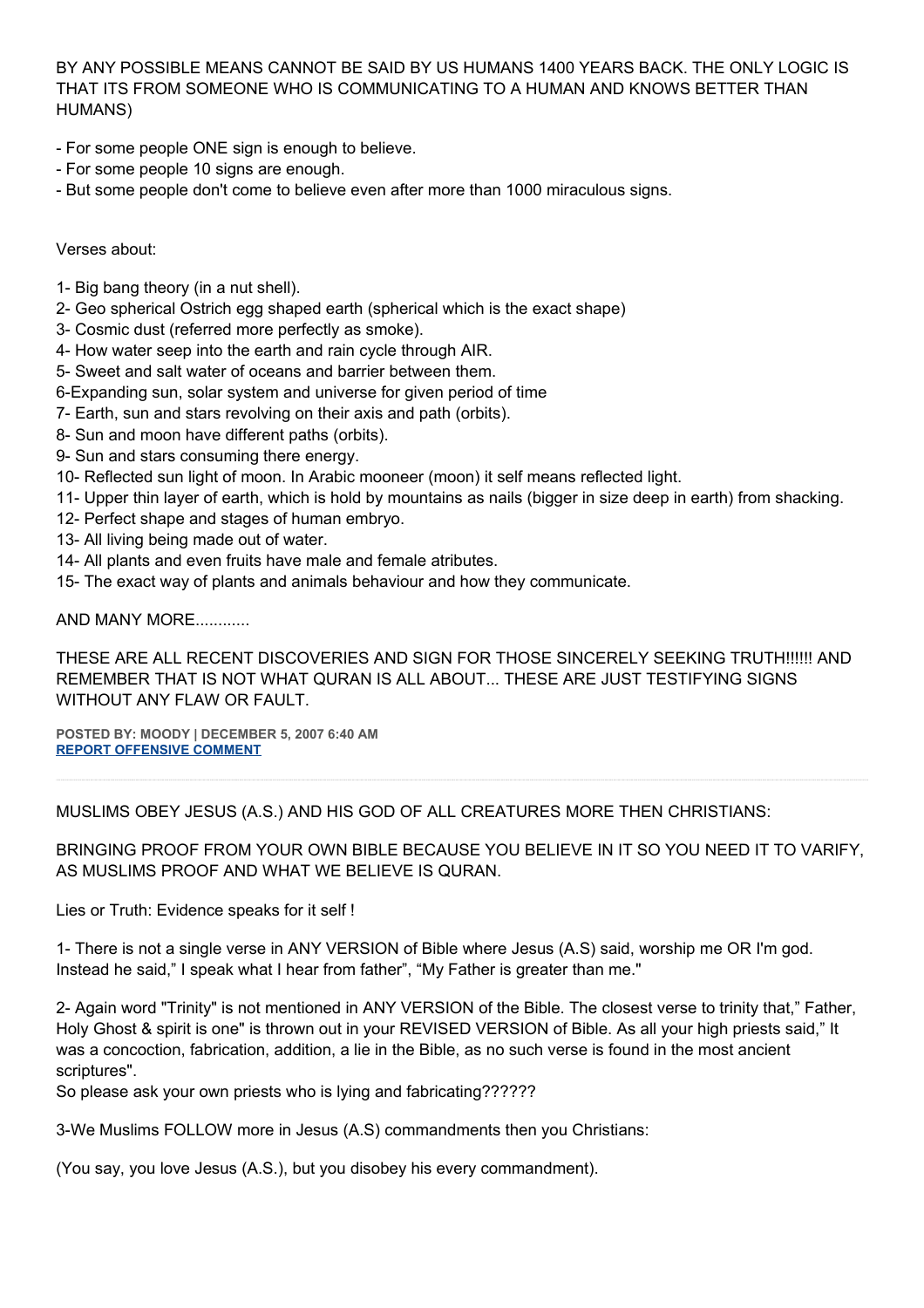4-From Adam to Jesus (PBUT) MENTIONED IN YOUR BIBLE, all prophets when prayed to God, they prostrated like we Muslims.

Do you follow Jesus, how to pray?

5- In ALL Bibles more than 3 times Jesus said swine-pig is forbidden to eat. We Muslims follow him, but you Christians follow PAUL and disobey Jesus (A.S.) commandments.

6- More than 4 occasions in ALL Bibles Jesus (A.S) told wine has bad attributes on the humans. But Paul quotes the "FIRST MIRACLE OF JESUS" and since then wine is flowing like water in Christendom and NOT AT ALL in Muslimdom. (Bible said water tasted like wine and never said turned into wine).

7- Jesus said," I came to keep all the commandments of the God and not to break them". But you Christians broke EACH AND EVERY of them.

Hale-aluu-Yaa to Church, Paul, Mathew, John and Luke!!!!!

8-According to Christian Bible first miracle of Jesus (A.S.) was turning water taste like wine and recovering the shortage in the gathering. But according to Quran the first miracle of Jesus was talking to Jews when he was infant in his mother's arms.

# When after birth, Mary came:

According to the BIBLE she told the Jews that she hear voices and then had a child birth. Do you believe your daughter or sister, if she come and tell you she had birth after hearing voices? Do you think when "IF" Mary had told that to the Jews, they would have believed her???

But Quran tells that the Jews accused her, she knows that Jesus (A.S) was the miraculous birth. So she told the Jews ask the infant. And miraculously Jesus (A.S) talked to them and told them that I'm the messenger from God, therefore be nice and respectful to my mother as she is among the highest of the pious. Quran gives highest respect to Mary, even there is a complete chapter by her name in Quran. You have chapters named by Mathew, Luke, John or lying Paul and many others but not a single by his mothers name Mary. Which version would you like to tell to your children, HEARING VOICES AND GETTING PRAGNANT or MIRACULOUS TALK????

9-Christians says Jesus (A.S) was the BEGOTTEN SON. What are you trying to apply here? So what you are trying to put in all the humans throat is that the All Mighty God Who made every thing miraculously from Adam to every thing of this world needs to come done to seed…. (God forgive us for such satanic thinking). Allah tells in Quran that when He wants to do some thing, He just says and it happens. He begets not nor He begotten. Human miracles are not the proof of any kind of divinity. Jesus (A.S) was the prophet like all other prophets with miracles.

10-Christians says Jesus (A.S) get crucified for there sins. And a son of god (not mentioned any where in the Bible he himself never said that). And dozens of Bible verses proving that he was not died through crucifixion. You Christians are also divided about it.

So basically what you are making to swallow us (the whole human race) is that the whole nation rape, kill and do bad atrocities and when brought for justice there King hang his own son instead of punishing them. IT DOES REALLY MAKE SENSE! Hale- alu- Yaa PAUL and the greatest deceiving of the human history.

11- Jesus says " He is jealous God only pray to Him". But Christians are eager to make partner to Him. We Muslims only pray to God and don't make any partners to Him.

So I am asking you a question:

Next time does Jesus (A.S) come to the house of people who are obeying his commandments OR who are TOTALLY disobeying his commandments???

**POSTED BY: MOODY | DECEMBER 5, 2007 6:36 AM [REPORT OFFENSIVE COMMENT](mailto:blogs@washingtonpost.com?subject=On%20Faith%20Panelists%20Blog%20%20%7C%20%20Moody%20%20%7C%20%20Irresponsible%20Lust,%20Responsible%20Sex%20%20%7C%20%201836789&body=%0D%0D%0D%0D%0D================%0D?__mode=view%26_type=comment%26id=1836789%26blog_id=618)**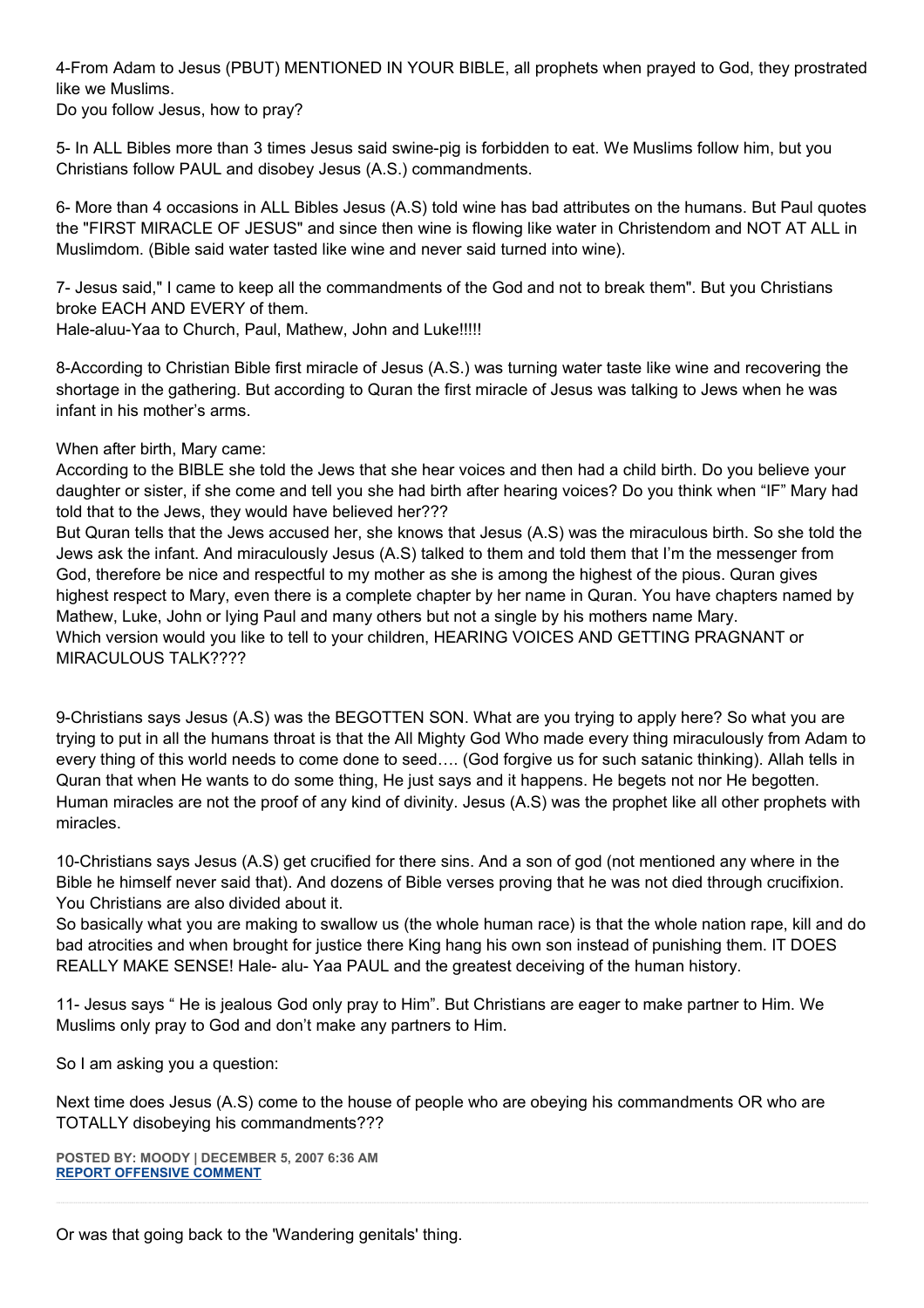#### Can't beat that. :)

**POSTED BY: PAGANPLACE | DECEMBER 5, 2007 12:20 AM [REPORT OFFENSIVE COMMENT](mailto:blogs@washingtonpost.com?subject=On%20Faith%20Panelists%20Blog%20%20%7C%20%20Paganplace%20%20%7C%20%20Irresponsible%20Lust,%20Responsible%20Sex%20%20%7C%20%201835779&body=%0D%0D%0D%0D%0D================%0D?__mode=view%26_type=comment%26id=1835779%26blog_id=618)**

Really. Look out: Now the God Of The Universe has a problem with \*silly\* We're \*really\* F'ed \*now.\*

Of this 'sin,' I plead guilty. Got your silly right here, spud. :)

**POSTED BY: PAGANPLACE | DECEMBER 5, 2007 12:19 AM [REPORT OFFENSIVE COMMENT](mailto:blogs@washingtonpost.com?subject=On%20Faith%20Panelists%20Blog%20%20%7C%20%20Paganplace%20%20%7C%20%20Irresponsible%20Lust,%20Responsible%20Sex%20%20%7C%20%201835775&body=%0D%0D%0D%0D%0D================%0D?__mode=view%26_type=comment%26id=1835775%26blog_id=618)**

" Matthew Joseph:

1But know this, that in the last days grievous times shall come. "

I think someone has a ready quote from some millenia BCE about how surely the end of the end of the world was at hand, Matthew.

Your world is \*always\* ending. I'm not sure you'd have any clue what to \*do\* if it \*wasn't\* ending.

Which is basically the track record.

Do you want to live?

It does take some effort, and thinking the world ends with you is easier, but, really.

"3:6For of these are they that creep into houses, and take captive silly women laden with sins, "

Great. Keep me up all night, why don't you. I'll have you know that few can rival \*my\* silliness, and now you're talking about more stalkers than I already dealt with. What's this? :)

Gods. You know, there's enough people out there talking about the nasty things they either want to do to me or are 'merciful' for \*not\* doing quite so much to me over \*sins,\* and now you book-people are doing homeinvasions against the \*silly?\*

Mother of Punk, what's a girl to do in your world?

\*ahem\* Btw, the guys who wrote that thought the world was coming to an end, immediately, too.

Go figure.

It was a long time ago, but maybe you can understand why they were talking all bad trip and all. :)

**POSTED BY: PAGANPLACE | DECEMBER 5, 2007 12:13 AM [REPORT OFFENSIVE COMMENT](mailto:blogs@washingtonpost.com?subject=On%20Faith%20Panelists%20Blog%20%20%7C%20%20Paganplace%20%20%7C%20%20Irresponsible%20Lust,%20Responsible%20Sex%20%20%7C%20%201835768&body=%0D%0D%0D%0D%0D================%0D?__mode=view%26_type=comment%26id=1835768%26blog_id=618)**

1But know this, that in the last days grievous times shall come. 3:2For men shall be lovers of self, lovers of money, boastful, haughty, railers, disobedient to parents, unthankful, unholy, 3:3without natural affection, implacable, slanderers, without self-control, fierce, no lovers of good, 3:4traitors, headstrong, puffed up, lovers of pleasure rather than lovers of God; 3:5holding a form of godliness, but having denied the power therefore. From these also turn away. 3:6For of these are they that creep into houses, and take captive silly women laden with sins, led away by divers lusts, 3:7ever learning, and never able to come to the knowledge of the truth. 3:8And even as Jannes and Jambres withstood Moses, so do these also withstand the truth. Men corrupted in mind, reprobate concerning the faith. 3:9But they shall proceed no further. For their folly shall be evident unto all men, as theirs also came to be. 3:10But thou didst follow my teaching, conduct, purpose, faith, longsuffering, love, patience, 3:11persecutions, sufferings. What things befell me at Antioch, at Iconium, at Lystra; what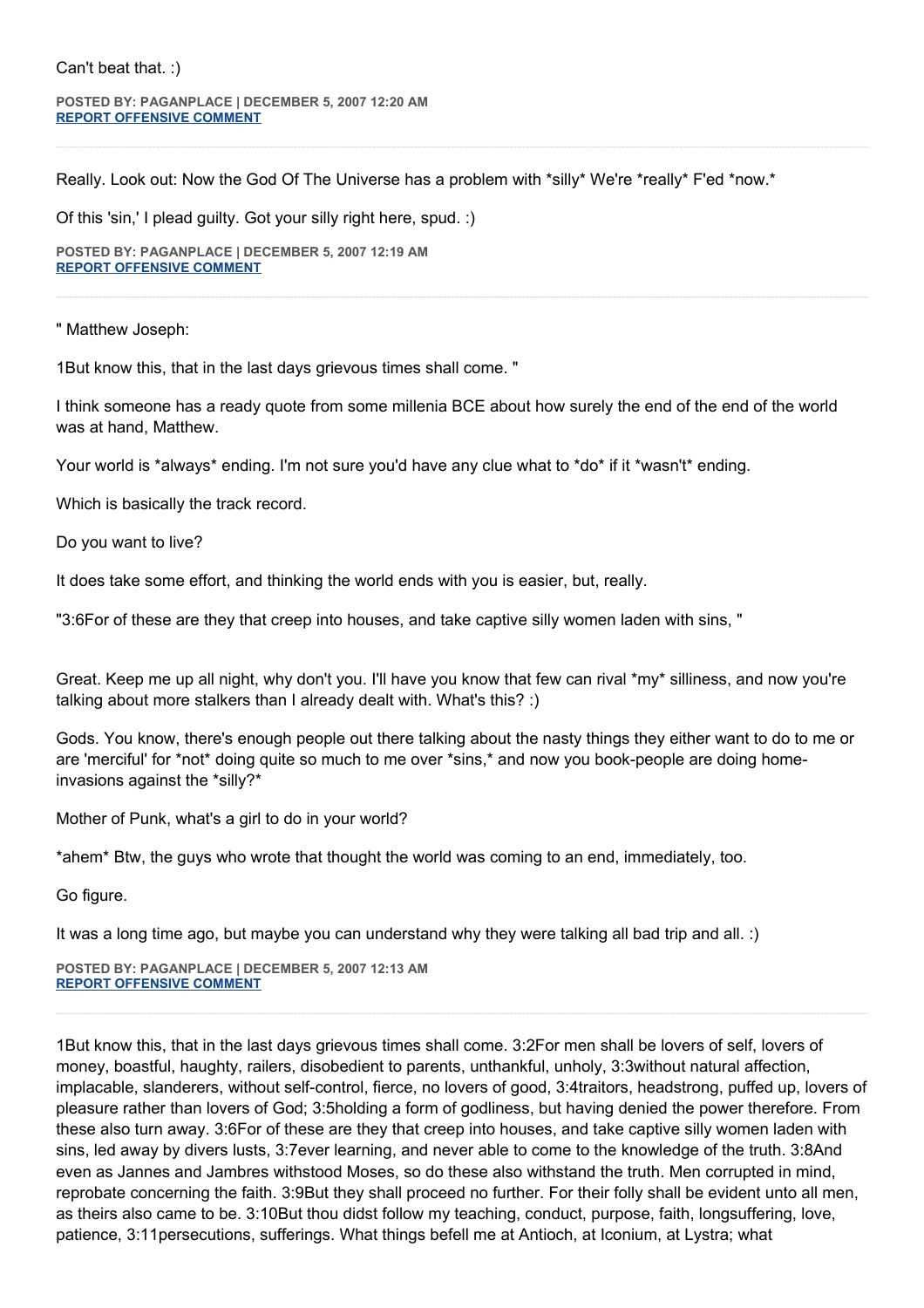persecutions I endured. And out of them all the Lord delivered me. 3:12Yea, and all that would live godly in Christ Jesus shall suffer persecution. 3:13But evil men and impostors shall wax worse and worse, deceiving and being deceived. 3:14But abide thou in the things which thou hast learned and hast been assured of, knowing of whom thou hast learned them. 3:15And that from a babe thou hast known the sacred writings which are able to make thee wise unto salvation through faith which is in Christ Jesus. 3:16Every scripture inspired of God is also profitable for teaching, for reproof, for correction, for instruction which is in righteousness. 3:17That the man of God may be complete, furnished completely unto every good work.

God Bless and Peace Always. Matthew

**POSTED BY: MATTHEW JOSEPH | DECEMBER 4, 2007 10:11 PM [REPORT OFFENSIVE COMMENT](mailto:blogs@washingtonpost.com?subject=On%20Faith%20Panelists%20Blog%20%20%7C%20%20Matthew%20Joseph%20%20%7C%20%20Irresponsible%20Lust,%20Responsible%20Sex%20%20%7C%20%201835441&body=%0D%0D%0D%0D%0D================%0D?__mode=view%26_type=comment%26id=1835441%26blog_id=618)**

Oh, thank you, Somalitrade, for choosing that quote from the Quran as it's supposed to show your gracious intentions with the unbeliever like myself. But you can skip the consequences part for my non-belief as I already know of them: hell and fire and "draughts of boiling fluids", since it's said:

8.14. Thus (will it be said): "Taste ye then of the (punishment): for those who resist Allah, is the penalty of the Fire." 8.55. For the worst of beasts in the sight of Allah are those who reject Him: They will not believe.

So first of all you leave me puzzled over the sincerity of your intentions. Because if I persist in rejecting Allah can I really go around in plain sight unpunished even though I am a living epitome of the offense against Islam? I have my doubts as it is also said:

4.76. Those who believe fight in the cause of Allah, and those who reject Faith Fight in the cause of Evil: So fight ye against the friends of Satan: feeble indeed is the cunning of Satan. 4.101. For the Unbelievers are unto you open enemies.

So let me inform you in honesty of my plans with you and your kind. I intend to "fight" mentally (as you put it) the believers of all stripes be that religious or secular. I intend to not let your kind inherit the Earth as I think this planet is mine not less than yours. That is if we, after we present our best arguments, do not find a common ground then neither your understanding of what shall be a universal law of good for all men nor mine shall govern. In other words, we'll have no choice in the end but leave each other alone and part our ways. At best our dealings with each other will be strictly economic.

But if some of your kind wants his beliefs to still be everybody's law and work to impose it then we'll fight not mentally but physically until one of us kills the other. It is a possibility as I know how serious your beliefs are in and for your life. But so are mine. And I want you to know that I am not less than your kind prepared to fight and die for my beliefs.

That said, let's get back to business of mental persuasion.

What I am also puzzled about is this:

Since Allah as you believe is the creator of all things and men then he is responsible for hardening my heart so that I don't believe in him. And I am telling you - since I was once a believer but then rejected god not only because of no evidence but as an evil concept that enslaves human minds – that you can skip your prescribed role to "Invite (me) to the Way of thy Lord with wisdom and beautiful preaching" and think of me simply as an unchosen one.

Why did your "Lord" chose you to believe and be righteous and good man and chose me not to believe and be wicked and evil? Who knows. Maybe it's just his (evil, in my opinion) way to show YOU his power. Since I won't listen to your beautiful preaching what's left for you now is only to pray to Allah that he really have mercy on me and change my ways or else - kill me.

Wait. There is another choice. If you have any human compassion, any empathy whatsoever to my horrible plight created by Allah how about that YOU, Somalitrade, show mercy on me?

How about revolting against Him, standing up for your fellow mortal whose mind is so irreversibly blinded? How about telling Him that it is cruel not to soften my heart, not to show me His power, hide from me and instead convincing me that He IS NOT just 'because He CAN? How about telling Allah that your heart grieves so badly for me that you, Somalitrade, will reject Him if He doesn't end this centuries old merciless show, if He doesn't bring me and in fact ALL the humans to Allah now?!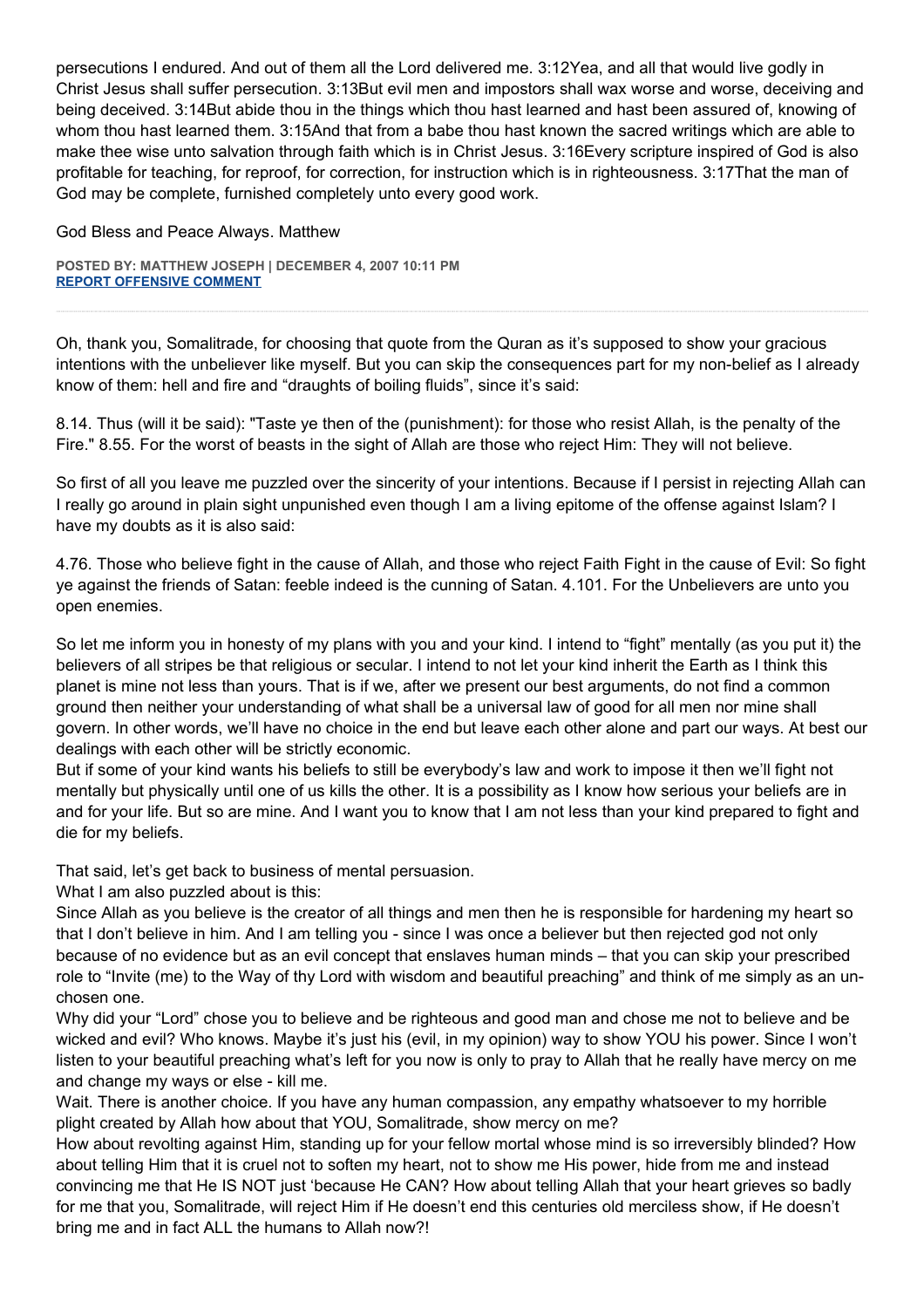But… I know and you know that you'll pay the price for it… Or will you?... Or too afraid of losing your spot in the Heavenly Caribbean?

**POSTED BY: INDIE | DECEMBER 4, 2007 6:08 PM [REPORT OFFENSIVE COMMENT](mailto:blogs@washingtonpost.com?subject=On%20Faith%20Panelists%20Blog%20%20%7C%20%20Indie%20%20%7C%20%20Irresponsible%20Lust,%20Responsible%20Sex%20%20%7C%20%201834676&body=%0D%0D%0D%0D%0D================%0D?__mode=view%26_type=comment%26id=1834676%26blog_id=618)**

# adding to Terra's truth

in Holland and Germany and Scandanavia, where they don't count on the Abstinence only nonsense and have birth control information and "equipment" regularly available

Abortion is much lower than in the US

and STDs are ASTOUNDINGLY lower.

the Morality of Abstinence only is that it leads to more abortions, and more STDS, many more.

what kind of morality is that? Wishful morality, for one. trait.

the US has the highest abortion rate and the highest STD rate among the highly developed countries. and homicide rate. and infant mortality rate. and child poverty rate.

a Christian country, that's for sure.

**POSTED BY: HENRY JAMES | DECEMBER 4, 2007 5:34 PM [REPORT OFFENSIVE COMMENT](mailto:blogs@washingtonpost.com?subject=On%20Faith%20Panelists%20Blog%20%20%7C%20%20Henry%20James%20%20%7C%20%20Irresponsible%20Lust,%20Responsible%20Sex%20%20%7C%20%201834558&body=%0D%0D%0D%0D%0D================%0D?__mode=view%26_type=comment%26id=1834558%26blog_id=618)**

# AEBA

6 out of 10 women who have abortions are already mothers..finances are the biggest reason for the abortions. As the economy for all the people get better, abortions go down.

From the 1990's to 2003 the rate of abortion was going down...maybe due to contreception, it seems that since 2003 there has been a rise, even though there are less clinics who do abortions.

There were 27% less teen pregnancies during the years 1990-2000. This during the time when there were was better sex education.

Now there is abstanance only being taught and I was informed that 40% of the girls here in the bible belt are leaving school because of being pregnant. I was also informed by a health worker that in a Colledge here ( a good one) that STD's and HIV are60 to 75%. horrible..

This has nothing to do with god..it has to do with those teachers and schools being as conservative as possible so that they do not get in trouble with the parents and faith based groups. For every known case of HIV there are five that is unknown...and those are majority young folks under the age of 25. Why are they taking their lives in their hands...because of stupid, god pushing moralizeing dumb@\$\$es that lie about facts. Just say NO has worked so well with drugs...hasn't it?

Tell the truth, teach the kids to respect themselves and their partners, and stop moralizeing, it's a health issue!

terra

**POSTED BY: TERRA GAZELLE | DECEMBER 4, 2007 4:29 PM [REPORT OFFENSIVE COMMENT](mailto:blogs@washingtonpost.com?subject=On%20Faith%20Panelists%20Blog%20%20%7C%20%20Terra%20Gazelle%20%20%7C%20%20Irresponsible%20Lust,%20Responsible%20Sex%20%20%7C%20%201834359&body=%0D%0D%0D%0D%0D================%0D?__mode=view%26_type=comment%26id=1834359%26blog_id=618)**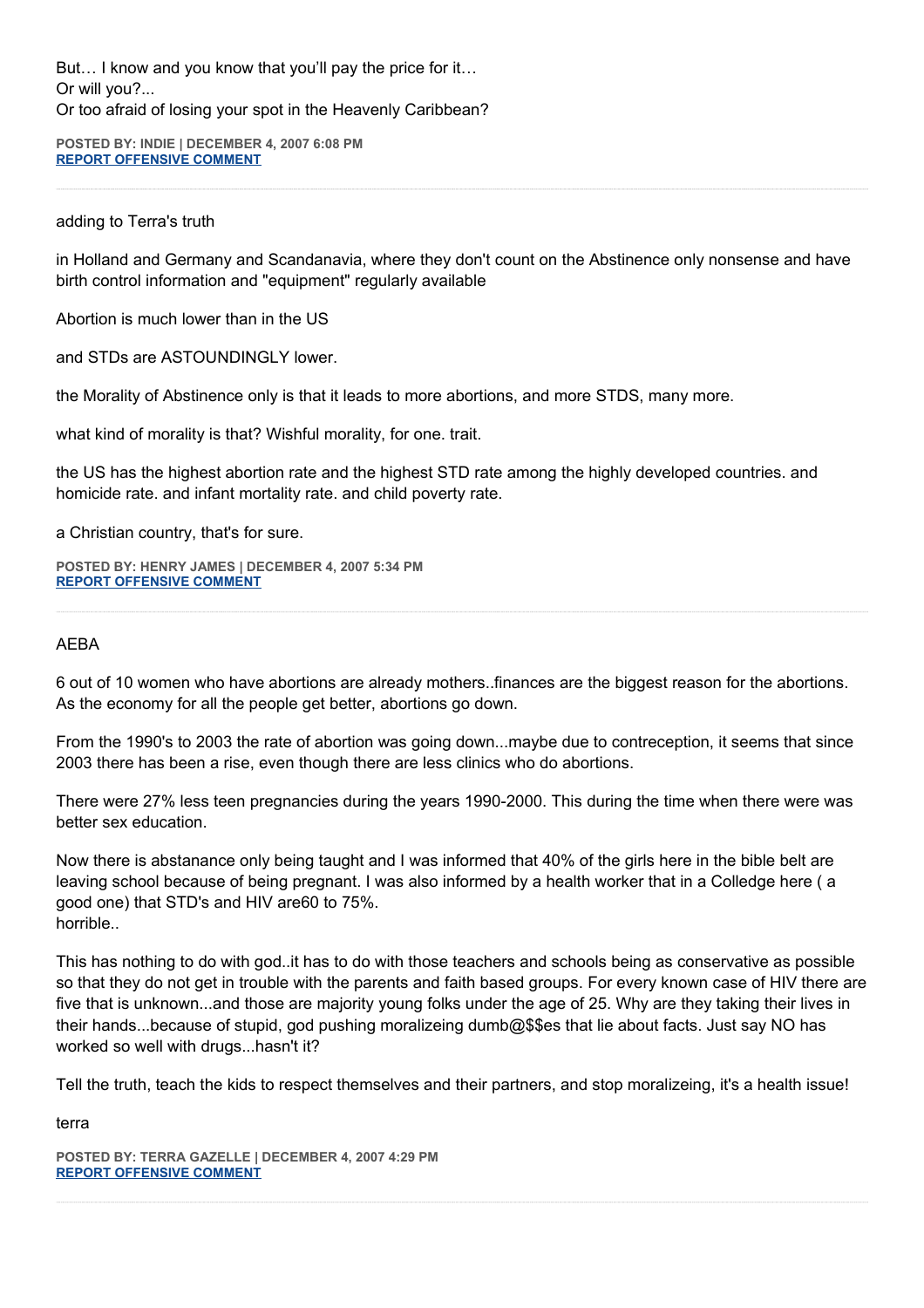Sex outside of marriage has no redeeming social value, converesly it creates a lot of problems i.e. You can get AIDS, hundreds thousands in this country have died from it, You can get sexual diseases from it, hundreds have died from it, You can cause an out of wedlock pregnancy from it,as a result we have a million abortions a year and have millions of single parent families, the largest cause of poverty and kids with no fathers and all the associated problems, you can destroy families, yourself, your partner and societie's recognition of what is right and wrong with it. Maybe that is why Christ condemed fornification.

**POSTED BY: AEBA | DECEMBER 4, 2007 12:46 PM [REPORT OFFENSIVE COMMENT](mailto:blogs@washingtonpost.com?subject=On%20Faith%20Panelists%20Blog%20%20%7C%20%20AEBA%20%20%7C%20%20Irresponsible%20Lust,%20Responsible%20Sex%20%20%7C%20%201833552&body=%0D%0D%0D%0D%0D================%0D?__mode=view%26_type=comment%26id=1833552%26blog_id=618)**

Sex outside of marriage has no redeeming social value, converesly it creates a lot of problems i.e. You can get AIDS, hundreds thousands in this country have died from it, You can get sexual diseases from it, hundreds have died from it, You can cause an out of wedlock pregnancy from it,as a result we have a million abortions a year and have millions of single parent families, the largest cause of poverty and kids with no fathers and all the associated problems, you can destroy families, yourself, your partner and societie's recognition of what is right and wrong with it. Maybe that is why Christ condemed fornification.

**POSTED BY: AEBA | DECEMBER 4, 2007 12:46 PM [REPORT OFFENSIVE COMMENT](mailto:blogs@washingtonpost.com?subject=On%20Faith%20Panelists%20Blog%20%20%7C%20%20AEBA%20%20%7C%20%20Irresponsible%20Lust,%20Responsible%20Sex%20%20%7C%20%201833551&body=%0D%0D%0D%0D%0D================%0D?__mode=view%26_type=comment%26id=1833551%26blog_id=618)**

Indie:

There is one common rule in Islam when reasoning with non-muslims. This rule is plainly clear in the holy Quran:

16:125 Invite (all) to the Way of thy Lord with wisdom and beautiful preaching; and argue with them in ways that are best and most gracious: for thy Lord knoweth best, who have strayed from His Path, and who receive guidance.

A muslim role is not to force others into Islam, but rather carry the message and explain it to them. After that, it is upto them. It is also important for a muslim to explain the consequences, being good or bad, of their actions. A muslim will do the same with an athiest.

**POSTED BY: SOMALITRADE | DECEMBER 4, 2007 10:33 AM [REPORT OFFENSIVE COMMENT](mailto:blogs@washingtonpost.com?subject=On%20Faith%20Panelists%20Blog%20%20%7C%20%20somalitrade%20%20%7C%20%20Irresponsible%20Lust,%20Responsible%20Sex%20%20%7C%20%201833220&body=%0D%0D%0D%0D%0D================%0D?__mode=view%26_type=comment%26id=1833220%26blog_id=618)**

Surely not having sex outside marriage is more about not having kids outside marriage rather than not having love outside marriage, otherwise people would never get married in the first place. Apart from that, frustrated sexual energies may sublimate into spiritual energies, so that's one and the same potential.

**POSTED BY: BRIAN | DECEMBER 4, 2007 10:07 AM [REPORT OFFENSIVE COMMENT](mailto:blogs@washingtonpost.com?subject=On%20Faith%20Panelists%20Blog%20%20%7C%20%20Brian%20%20%7C%20%20Irresponsible%20Lust,%20Responsible%20Sex%20%20%7C%20%201833156&body=%0D%0D%0D%0D%0D================%0D?__mode=view%26_type=comment%26id=1833156%26blog_id=618)**

it very simple obedience. It will my thoughts and flesh under God will. Whenever we do our own things well you see what happen. God give choices .but we cannot choose the results.

**POSTED BY: BRYANT | DECEMBER 4, 2007 4:23 AM [REPORT OFFENSIVE COMMENT](mailto:blogs@washingtonpost.com?subject=On%20Faith%20Panelists%20Blog%20%20%7C%20%20bryant%20%20%7C%20%20Irresponsible%20Lust,%20Responsible%20Sex%20%20%7C%20%201832195&body=%0D%0D%0D%0D%0D================%0D?__mode=view%26_type=comment%26id=1832195%26blog_id=618)**

it very simple obedience. It will my thoughts and flesh under God will. Whenever we do our own things well you see what happen. God give choices .but we cannot choose the results.

**POSTED BY: BRYANT | DECEMBER 4, 2007 4:23 AM [REPORT OFFENSIVE COMMENT](mailto:blogs@washingtonpost.com?subject=On%20Faith%20Panelists%20Blog%20%20%7C%20%20bryant%20%20%7C%20%20Irresponsible%20Lust,%20Responsible%20Sex%20%20%7C%20%201832194&body=%0D%0D%0D%0D%0D================%0D?__mode=view%26_type=comment%26id=1832194%26blog_id=618)**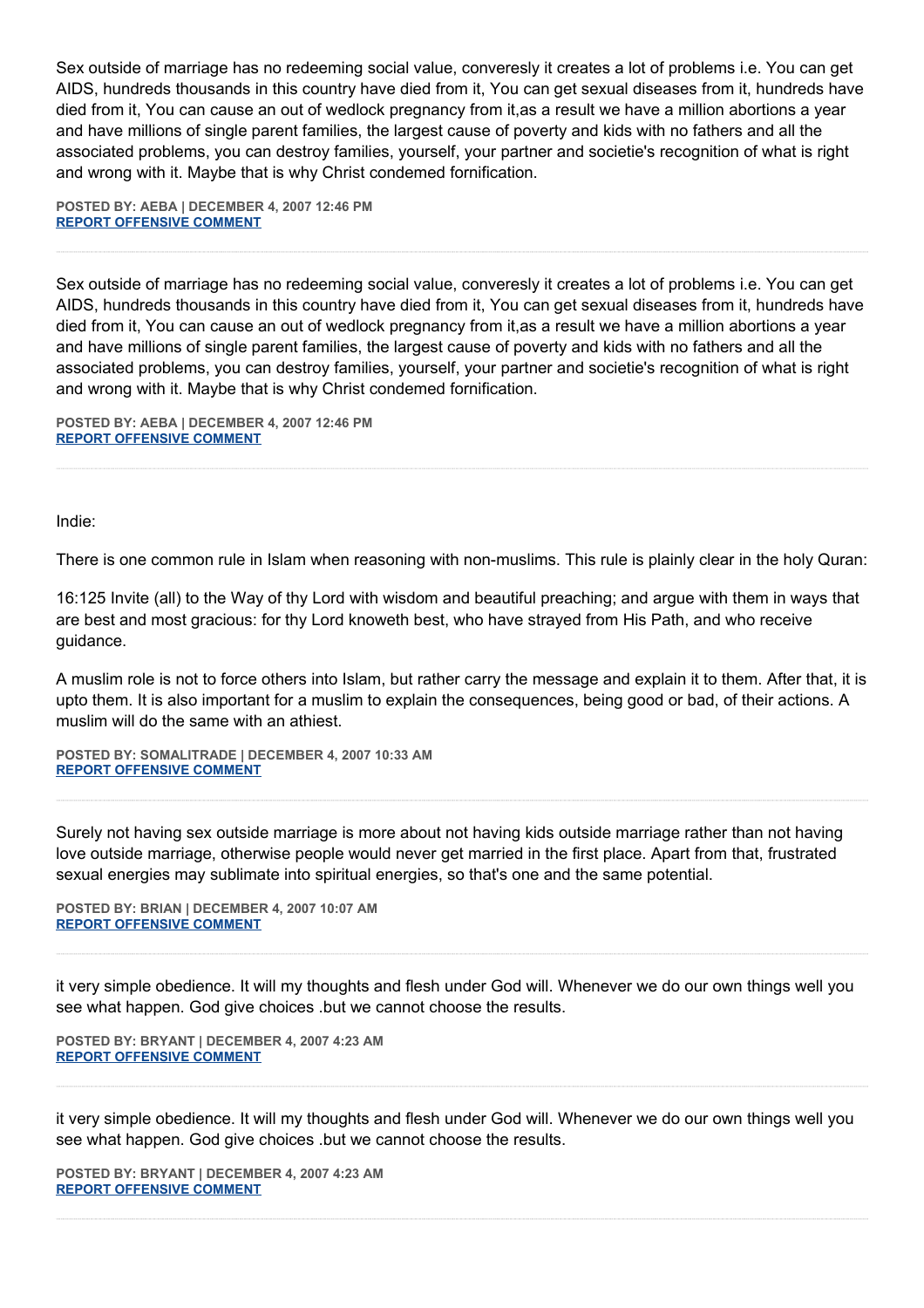I would like to begin with saying that although your opinions are very Christianly biased, and thus contradictory to my general nature, that they are pretty valid. Sometimes it takes a strong conservative to "overstate" something in order to even bring it back to a middle ground.

The issues that I have tend to revolve around assertions stated in your intro section. The conclusions seem to me to be pretty sound in both their ideas and practicality/applicability to life (as in the forgiveness matter). First, you assert that America is "obsessed with sex". I would like to say that America is far form the extreme side of sex obsessed, but that the problem stems from the religious roots in which most of us were brought up. In this case religion has created the problem. It has created this by presenting us with a taboo. When a child is told not to touch the stove, he wants to do so anyway. But upon breaking this rule, he gets hurt, thus learning the lesson. When regarding sex, there is no immediate, visible, or even understandable adverse experience. I say all this under a presumption of safe, consensual sex. So we are brought up thinking that something is not only bad, but also a big deal. It makes it that much more intoxicating. It is the exact same thing with underage drinking. As a youth we are told that this is bad, and a big deal… until one reaches a certain age. Now when one is an adult and looks back on this it is an understandable position, but as a kid looking forward, it is a hypocritical and preposterous position. If we look at our European counter parts they have embraced sex. It is natural. It is a part of who we are. We cannot erase the desire without erasing part of our humanity. In Europe, sex is a normal part of life, and there is no "obsession" with it because it is not a taboo, and is not hypocritically taken away until "one is of age". I believe that its is this extreme opinion, that say "sex has to be experienced under this set of constraints" that leads us to take it to far and to extremes. If it is a normal part of life and didn't have a forbidden fruit context, many issues would disappear and it would become more middle ground.

I also believe that this issue with sex is linked but not causative of consumerism. In fact the degradation of religion could be just as much to blame. As a culture, we have become sinners on Sat. and saints for and hour on Sun. Religion as a whole has become lax in its teachings and too lenient on its congregation. People no longer are pushed to study and read and discover form themselves, rather they come to church for an hour and a half and listen to the pastor as if it were a TV show, and thus doesn't apply to life. I believe that it has been this general slipping of American values based on making the most of what we have, in religion, school, family life, and life in general that has led to this sad state of consumerism.

I did enjoy reading you opinion and it had some interesting points, I think that u should take this view on sex scandal and apply it to a reflection on the masses who watch. You addressed cheating on a national and highly public level, but most of us will never achieve that notoriety and are thus obsessed with it. Perhaps if you were able to bring it down to earth people might learn form it, instead of saying that "it doesn't apply to me".

**POSTED BY: RJ ST. THOMAS | DECEMBER 4, 2007 3:42 AM [REPORT OFFENSIVE COMMENT](mailto:blogs@washingtonpost.com?subject=On%20Faith%20Panelists%20Blog%20%20%7C%20%20RJ%20St.%20Thomas%20%20%7C%20%20Irresponsible%20Lust,%20Responsible%20Sex%20%20%7C%20%201832088&body=%0D%0D%0D%0D%0D================%0D?__mode=view%26_type=comment%26id=1832088%26blog_id=618)**

Lepi,

Congratulations on finding very sober, reasonable, respectful of nature, feet-on-the-ground, hence truly loving enlightenment tools for your daughter.

I disagree with your take on monogamy but more generally I love your smarts about life.

**POSTED BY: INDIE | DECEMBER 4, 2007 3:23 AM [REPORT OFFENSIVE COMMENT](mailto:blogs@washingtonpost.com?subject=On%20Faith%20Panelists%20Blog%20%20%7C%20%20Indie%20%20%7C%20%20Irresponsible%20Lust,%20Responsible%20Sex%20%20%7C%20%201832008&body=%0D%0D%0D%0D%0D================%0D?__mode=view%26_type=comment%26id=1832008%26blog_id=618)**

somalitrade: \*\*Lepidopteryx:

- Are you saying that you never got drunk and did some "silly" stuff? Most of the people who get killed in drunk driving accidents are those who drink responsibly! Ironic!\*\*

No, I'm not saying that I've never gotten drunk and done silly stuff. I can say that I have never harmed anything other than my own dignity while drunk. I'm saying that the fact that SOMETIMES people get drunk and do silly or even dangerous things is no more reason to prohibit alcohol than the fact that sometimes people do silly or even dangerous things due to caffeine poisoning is to prohibit coffee.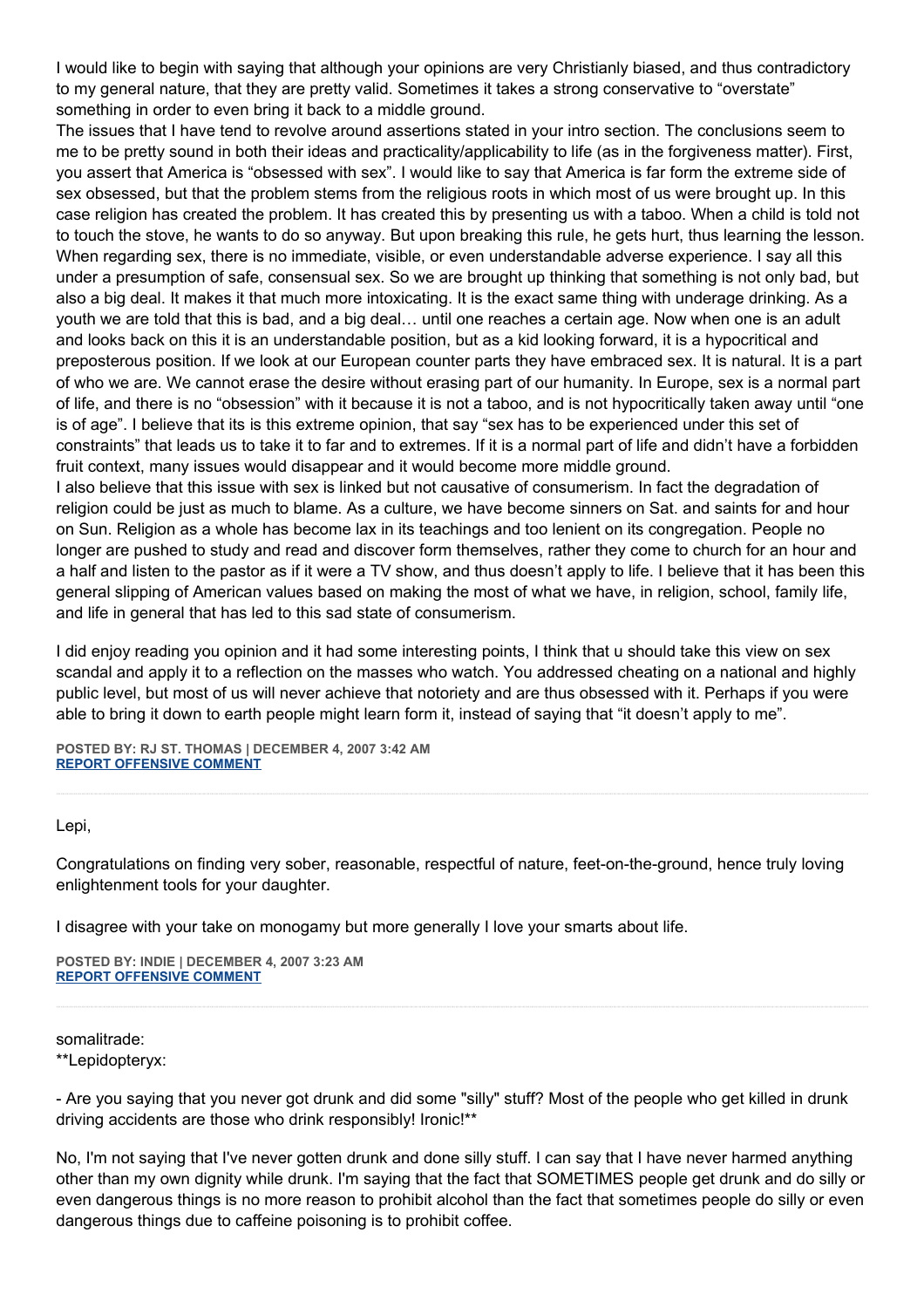\*\*- Religions don't stretch paychecks. Islam, at least, shows you how to be thankful and how to spend it in a way that helps you, your family, and others in the society.\*\*

And I have it on good authority that religion is not needed in order to learn budgeting skills.

\*\*- Teaching kids patients and endurance starts at early age, not when you start seeing problematic behavior.\*\*

Agreed. Which is why I started teaching her what her parts were and how they worked as soon as she wa old enough to ask questions about them. by the time she was five, she knew what a penis was, what a vagina was, and had a rudimetnary understanding of where babies came from that had nothing to do with storks, cabbage patches, or angels. When she had her first period at age nine, she knew exactly what was happening to her, and she and I went out and celebrated. And by the time her sex drive began to kick in, she knew what those feelings were about, she knew a few effective ways to masturbate, and she knew how to prevent STD's and pregnancy if and when she decided to have sex with someone other than a fantasy partner.

**POSTED BY: LEPIDOPTERYX | DECEMBER 3, 2007 10:05 PM [REPORT OFFENSIVE COMMENT](mailto:blogs@washingtonpost.com?subject=On%20Faith%20Panelists%20Blog%20%20%7C%20%20lepidopteryx%20%20%7C%20%20Irresponsible%20Lust,%20Responsible%20Sex%20%20%7C%20%201831011&body=%0D%0D%0D%0D%0D================%0D?__mode=view%26_type=comment%26id=1831011%26blog_id=618)**

DW

I don't believe in Satan or the divinity of Jesus.

I believe in morality.

Most adulterous relationships are probably immoral. But morality is not quite as simplistic as some believers make it out to be.

And you won't convince me by citing Satan or Jesus.

**POSTED BY: HENRY JAMES | DECEMBER 3, 2007 10:03 PM [REPORT OFFENSIVE COMMENT](mailto:blogs@washingtonpost.com?subject=On%20Faith%20Panelists%20Blog%20%20%7C%20%20Henry%20James%20%20%7C%20%20Irresponsible%20Lust,%20Responsible%20Sex%20%20%7C%20%201830985&body=%0D%0D%0D%0D%0D================%0D?__mode=view%26_type=comment%26id=1830985%26blog_id=618)**

Somalitrade,

The post above signed Anonymous about the dangers of religion and other speculative thinking with regards to sex issues was from me.

I understand your point, thank you. But I didn't speak of alcoholics and drug addicts who of course can (or cannot) be helped and of adulterous people in marriage who can (or cannot) be reasoned.

I was talking of people who use drugs, drink, have multiple sexual encounters or live in polyamorous or say polyandrous families, or who are like myself are non-believers and atheists but who lead normal lives otherwise and don't bother anybody? What do you do about them?

What does it mean that atheists "need to be mentally confronted head on", for example?

**POSTED BY: INDIE | DECEMBER 3, 2007 6:20 PM [REPORT OFFENSIVE COMMENT](mailto:blogs@washingtonpost.com?subject=On%20Faith%20Panelists%20Blog%20%20%7C%20%20Indie%20%20%7C%20%20Irresponsible%20Lust,%20Responsible%20Sex%20%20%7C%20%201830187&body=%0D%0D%0D%0D%0D================%0D?__mode=view%26_type=comment%26id=1830187%26blog_id=618)**

SW:

"Jesus paid the bill, but we are still to be responsible stewards of the utility."

I thought that the "bigger the sin, the greater the redemption!". Please, for the sake of goodness and true stewardship, stop the philosophy lines and deal with the realities. The truth is Jesus paid no bill and you wish he did. You will be judged for every sin you made and will make!

"The system of self control, the system of moral values, the system of respect for the institution of marriage..."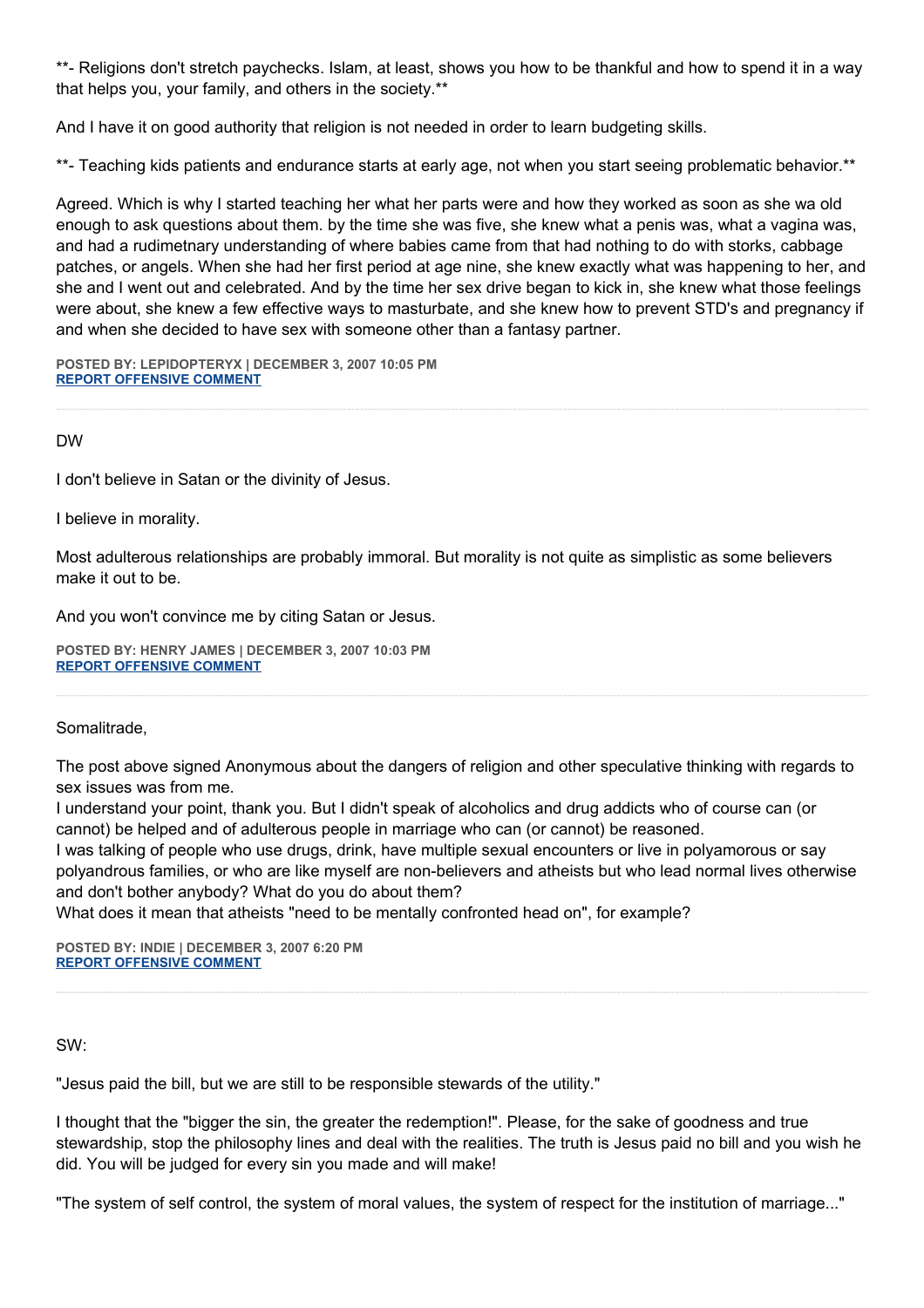Where you find these values in the bible? The old testament is full of anti-marriage-values! In the new testament, Jesus shot off all the taps! Marry one, if you look to another woman you commit adultary! There is no ESCAPE!

"How do you control the drinking masses? This statement is the epitome of mankinds problems. Out of control. Doesnt want to be in control. Control is bad. Control is not fun. Control limits me."

Perhaps you never heard about that religion, called Islam!

**POSTED BY: SOMALITRADE | DECEMBER 3, 2007 6:09 PM [REPORT OFFENSIVE COMMENT](mailto:blogs@washingtonpost.com?subject=On%20Faith%20Panelists%20Blog%20%20%7C%20%20somalitrade%20%20%7C%20%20Irresponsible%20Lust,%20Responsible%20Sex%20%20%7C%20%201830143&body=%0D%0D%0D%0D%0D================%0D?__mode=view%26_type=comment%26id=1830143%26blog_id=618)**

>>1. Why are you concerned about this being a sin or not? I thought that Jesus already paid the bill.

Jesus paid the bill, but we are still to be responsible stewards of the utility. And this worlds view of sex ever increasingly does not equal responsibility.

>>2. What system does christianity has that ensures the virginity of men and women in society? I mean a realistic system, not just abstaining from having sex, say when kids hit their teenage time!

The system of self control, the system of moral values, the system of respect for the institution of marriage...all which used to be more prevalent until the likes of Hefner, Flynt, et. al. came along. Much more to it than that..but - thats the gist of it in our most recent times.

>>3. With alcohol permitted and the christians always boasting that the first miracle of Jesus is turning water into wine, how do you control the drinking masses from having half-conscious inter-course which leads to millions of abortions a year?

How do you control the drinking masses? This statement is the epitome of mankinds problems. Out of control. Doesnt want to be in control. Control is bad. Control is not fun. Control limits me.

They wanted more, more, more freedoms in Rome.

Greek socities were filled with scholars..but not scholarly enough to hold a society together.

And we see it again...the very reason why this country is in a moral free fall. Time will tell if we turn it around.

**POSTED BY: DW | DECEMBER 3, 2007 5:55 PM [REPORT OFFENSIVE COMMENT](mailto:blogs@washingtonpost.com?subject=On%20Faith%20Panelists%20Blog%20%20%7C%20%20DW%20%20%7C%20%20Irresponsible%20Lust,%20Responsible%20Sex%20%20%7C%20%201830083&body=%0D%0D%0D%0D%0D================%0D?__mode=view%26_type=comment%26id=1830083%26blog_id=618)**

#### Indie:

Every problem you mentioned has its root in societies where great stress (financial, emotional, political, ..) is put on the people. These are very tough times relative to a few centuries ago. Contrary to the assumption that the first order in Islam is to get rid of these people, Islam actually urge muslims to reason with these people. Some need emotional support (such as drug addicts and drinkers), some need financial support, and some need to be mentally confronted head on (like athiests). Islam provides clear and un-contradictory paths to all these issues that would meet at the end to build a good social behavior.

A story that I always like to tell is one where I was visiting a muslim country. I was looking down from a balcony, and I saw a poor man who works in moving scraps of metal on a small wooden cart driven by a mule. It was over 45 degrees celcius. The man, apparently thirsty, went to a wter tap on the side of the street and took a bucket with him. He drank from the tap, then he put some water in the bucket. He took the bucket to the mule to let it drink. When the mule finished drinking, there was some water left in the bucket and i thought that the man will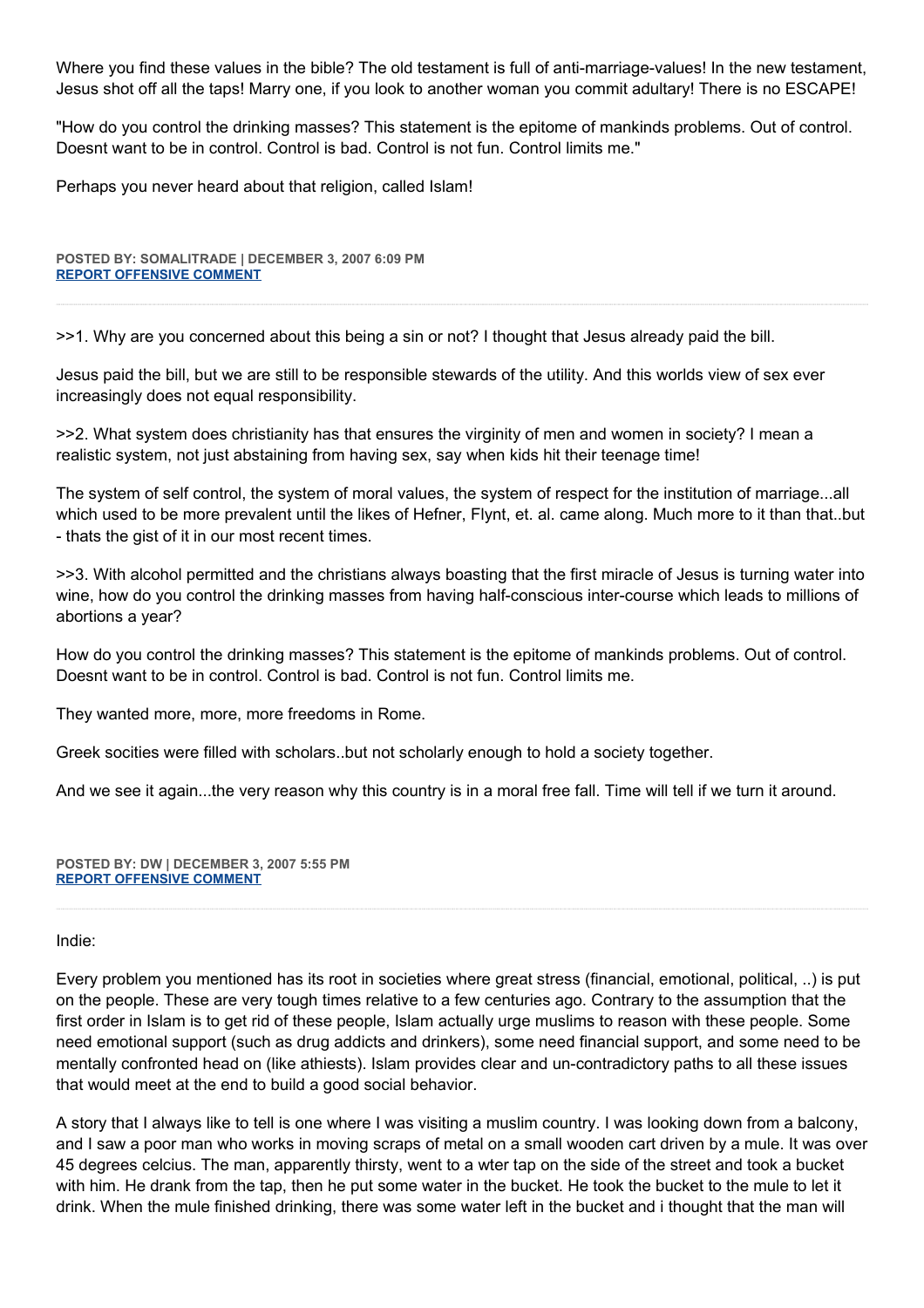just throw it away on the street. Instead, he crossed the street carrying the bucket and threw the rest of the water at the root of a tree.

I thought, what a civilized individual!!! He felt thirsty and figured that the animal is thirsy as well. He didn't want to waste the water and provided the water to another creature (the tree). That man prbably doesn't know how to read or write, but what kind of values did he learn in that society that made him, inspite of his apparent need, is willing to give and not to feel deprived! Islam taught these people how to feel content for what they have and be responsible regardless where they are in the society.

**POSTED BY: SOMALITRADE | DECEMBER 3, 2007 5:25 PM [REPORT OFFENSIVE COMMENT](mailto:blogs@washingtonpost.com?subject=On%20Faith%20Panelists%20Blog%20%20%7C%20%20somalitrade%20%20%7C%20%20Irresponsible%20Lust,%20Responsible%20Sex%20%20%7C%20%201829980&body=%0D%0D%0D%0D%0D================%0D?__mode=view%26_type=comment%26id=1829980%26blog_id=618)**

Henry James:

Interesting comments.

>>Remember David and Bathsheba.

Yes. And sadly, yet not unexpectedly, they suffered great loss due to their adulterous affair. To clarify 'not unexpectedly' - seems that there was a post on another commentors thread on this subject that basically questioned..'whats the big deal' regarding this particular subject. This is truly a 'head in the sand' mentality. Without the marriage commitment between a man and a woman, the unit known as family breaks down first, then community, then society as a whole. It is a moral absolute just as  $1 + 1 = 2$  is a mathematical absolute.

>>That said, religion often distorts and perverts people's attitude towards sex, which is a natural if volatile thing. Many religious teachings make people so neurotic about sex that they can't integrate sex into the rest of their relationship without Jesus or Satan getting in the way of the personal connection, even within marrieage.

I must respectfully disagree. People such as Hefner and Flynt distorted and perverted peoples attitudes towards sex. Sadly, they were only the beginning. No neurosis in God's view of sex. It was made for marriage. As we have seen in the last half century...mans perversion of it has and is taking its toll. You were half right. Satan has gotten in the way...but Jesus would not have stood for what He would have seen today.

**POSTED BY: DW | DECEMBER 3, 2007 5:21 PM [REPORT OFFENSIVE COMMENT](mailto:blogs@washingtonpost.com?subject=On%20Faith%20Panelists%20Blog%20%20%7C%20%20DW%20%20%7C%20%20Irresponsible%20Lust,%20Responsible%20Sex%20%20%7C%20%201829959&body=%0D%0D%0D%0D%0D================%0D?__mode=view%26_type=comment%26id=1829959%26blog_id=618)**

Lepidopteryx:

- Are you saying that you never got drunk and did some "silly" stuff? Most of the people who get killed in drunk driving accidents are those who drink responsibly! Ironic!

- Religions don't stretch paychecks. Islam, at least, shows you how to be thankful and how to spend it in a way that helps you, your family, and others in the society.

- Teaching kids patients and endurance starts at early age, not when you start seeing problematic behavior.

**POSTED BY: SOMALITRADE | DECEMBER 3, 2007 4:52 PM [REPORT OFFENSIVE COMMENT](mailto:blogs@washingtonpost.com?subject=On%20Faith%20Panelists%20Blog%20%20%7C%20%20somalitrade%20%20%7C%20%20Irresponsible%20Lust,%20Responsible%20Sex%20%20%7C%20%201829852&body=%0D%0D%0D%0D%0D================%0D?__mode=view%26_type=comment%26id=1829852%26blog_id=618)**

Somalitrade,

Your Islamic ways are crystal clear. You can live your ways fine. But there are polyamorous and homosexual families, drinkers, drug users, atheists etc. What do you do about it?

**POSTED BY: INDIE | DECEMBER 3, 2007 4:39 PM [REPORT OFFENSIVE COMMENT](mailto:blogs@washingtonpost.com?subject=On%20Faith%20Panelists%20Blog%20%20%7C%20%20Indie%20%20%7C%20%20Irresponsible%20Lust,%20Responsible%20Sex%20%20%7C%20%201829813&body=%0D%0D%0D%0D%0D================%0D?__mode=view%26_type=comment%26id=1829813%26blog_id=618)**

Somalitrade: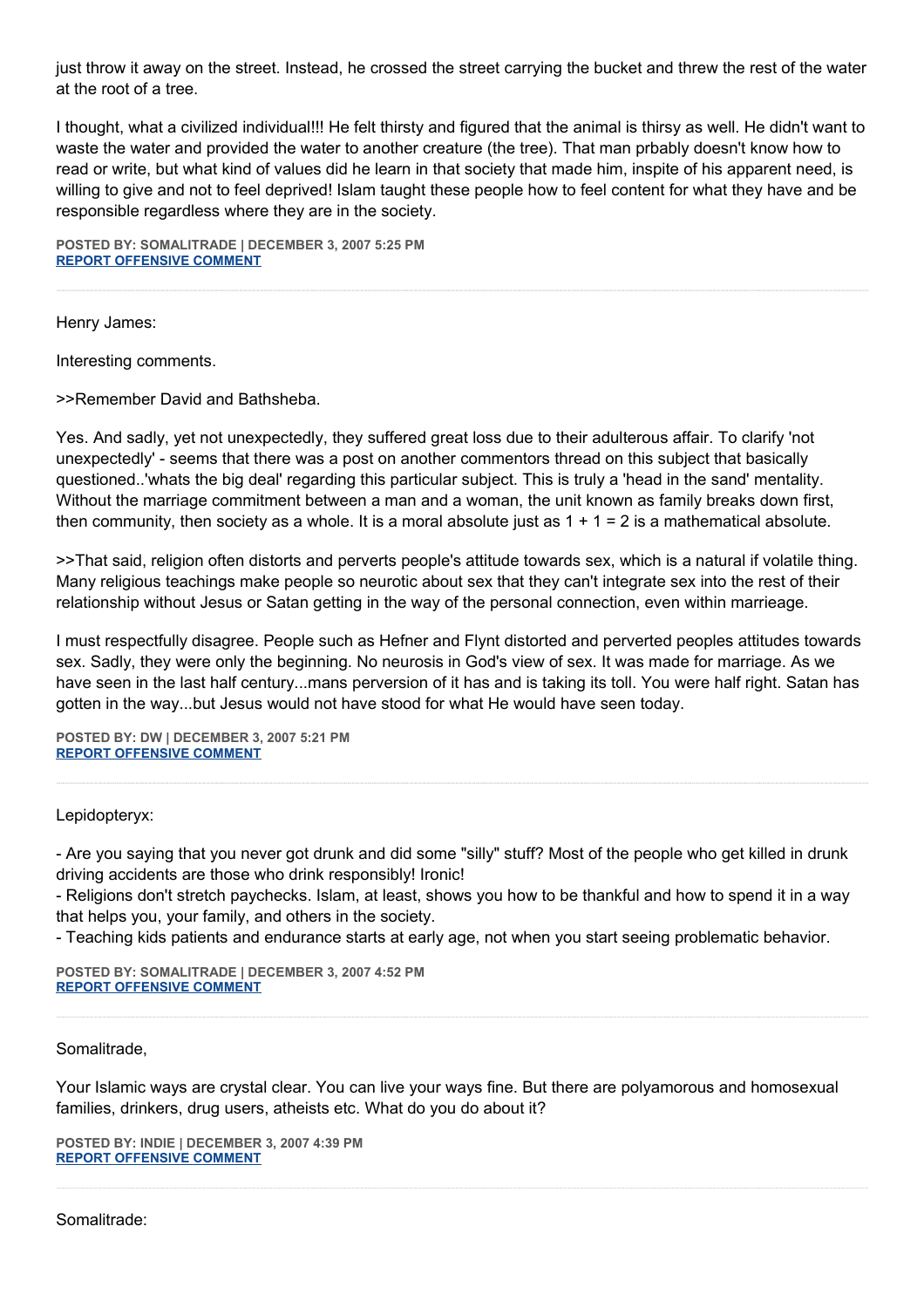\*\*You need to:

- Prohibits the consumption of alcohol\*\*

Why? Not everyone who drinks commits stupid or violent acts as a result. In fact, I'd venture to say that most people who drink do so responsibly. Prohibiting anyone fromconsuming alcohol just ecause some people use it irresponsibly is like prohibiting sugar because some diabetics binge on sweets, get behind the wheel, pass out, and hurt or kill someone.

\*\*- Raise the spiritual level of people to help them face the daily stress that comes from financial and emotional issues\*\*

I have yet to find a religion that stretches my paycheck.

\*\*- Raise awareness in the society about the importance of early marriage as a way to protect the new generation from falling into adultary\*\*

My daughter started going through puberty at the age of 9. Surely you don't think we should hae married her off then. Surely you don't advocate people getting married before they've even finished high school. My daughter is 17, and she and her boyfriend are tossing around the idea of marriage. I told them that I would prefer that they live together for at least a year before getting married. It is possible to love someone dearly, yet not be able to tolerate living with them day in and day out. If that's going to be the case with them, I'd rather they find out while it's possible to simply gather their things and go, rather than involve lawyers and judges.

\*\*- Teach your kids patience and endurance, rather than rather than greed and selfishness.\*\*

I taught my daughter why it was best to put off sex until she was an adult. I also taught her about contraceptives.

**POSTED BY: LEPIDOPTERYX | DECEMBER 3, 2007 4:10 PM [REPORT OFFENSIVE COMMENT](mailto:blogs@washingtonpost.com?subject=On%20Faith%20Panelists%20Blog%20%20%7C%20%20lepidopteryx%20%20%7C%20%20Irresponsible%20Lust,%20Responsible%20Sex%20%20%7C%20%201829726&body=%0D%0D%0D%0D%0D================%0D?__mode=view%26_type=comment%26id=1829726%26blog_id=618)**

# Mr. Elliot:

I have a lot to say (in response to your post) that might upset you because I do believe that christians have completely lost their way, but you seem like a decent man, so I will be brief.

1. Why are you concerned about this being a sin or not? I thought that Jesus already paid the bill.

2. What system does christianity has that ensures the virginity of men and women in society? I mean a realistic system, not just abstaining from having sex, say when kids hit their teenage time!

3. With alcohol permitted and the christians always boasting that the first miracle of Jesus is turning water into wine, how do you control the drinking masses from having half-conscious inter-course which leads to millions of abortions a year?

The inconsistencies in the christian society are overwhelming and it is not because Jesus said something wrong, but because he said the right things to the right people at the right time. Afterall, Jesus came ONLY to the lost sheep of the house of Israel, and his message ended there as well. The Jews needed a hard-liner and Jesus was what they needed.

Jesus promised of another prophet who will come and give answers to all your problems. Jesus never asked you or anyone to follow his doctorine because it was intended for a limited number of people and a limited time. You need a system that fulfills your hopes and answers your three questions above. You need to:

- Prohibits the consumption of alcohol

- Raise the spiritual level of people to help them face the daily stress that comes from financial and emotional issues

- Raise awareness in the society about the importance of early marriage as a way to protect the new generation from falling into adultary

- Teach your kids patience and endurance, rather than rather than greed and selfishness.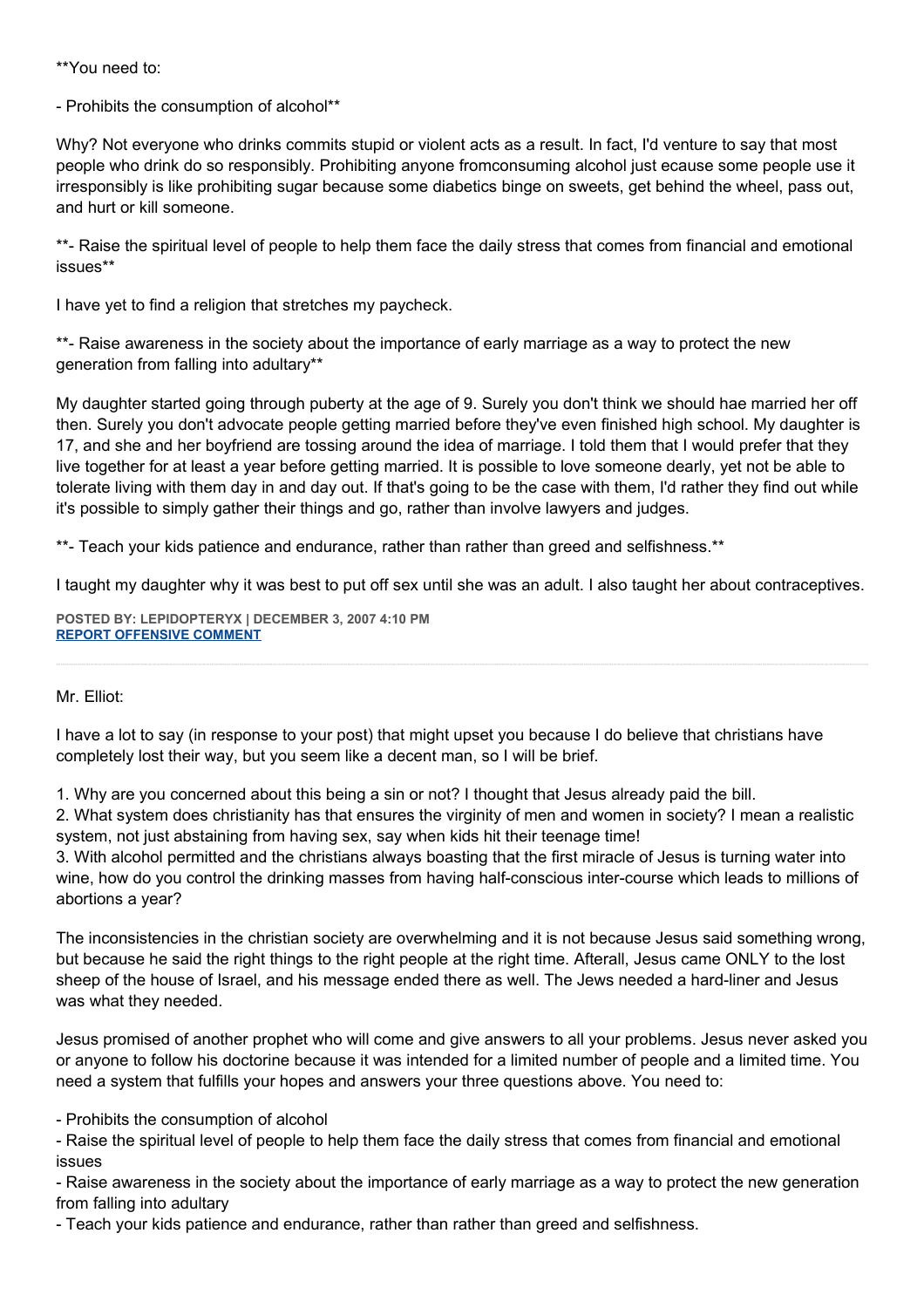Without you saying it, you seem to like the Islamic way of life....

**POSTED BY: SOMALITRADE | DECEMBER 3, 2007 3:40 PM [REPORT OFFENSIVE COMMENT](mailto:blogs@washingtonpost.com?subject=On%20Faith%20Panelists%20Blog%20%20%7C%20%20somalitrade%20%20%7C%20%20Irresponsible%20Lust,%20Responsible%20Sex%20%20%7C%20%201829569&body=%0D%0D%0D%0D%0D================%0D?__mode=view%26_type=comment%26id=1829569%26blog_id=618)**

As a non-believer and a skeptic I have a range of only negative emotions towards religious or any other presumptuous judgments about sex - from anger to sadness.

Religion perverts. Paganplace hit the nail here, didn't she: "... if I'd remained a 'virgin' till the day I got raped". Talking about God's mysterious playful ways: he commands you to stay a virgin until married and then sends a rapist your way! If the system doesn't disgust you stay away from me. We will never make friends.

Paganpalce is also absolutely right about the dark meaning of the word "lust" in your head.

The important question always, always and always in anything in life is how we know of what we claim is right or wrong?

How do we know, what evidence do we have that lust is bad in and of itself? None. Just like we pass no judgment on our sense of hunger.

It's only when you obtained additional, external to your desire reason through faith in (god, objective love, the right one, the monogamy) that judges your lust as dark, sinful, abnormal that invades your psychology, your life and makes you feel guilty, not quite normal, not a good person. Your belief in unseen, unsupported objective entities creates your psychosis, a self-imposed stress, a personality split. Dangerous and stupid!

**POSTED BY: ANONYMOUS | DECEMBER 3, 2007 2:16 PM [REPORT OFFENSIVE COMMENT](mailto:blogs@washingtonpost.com?subject=On%20Faith%20Panelists%20Blog%20%20%7C%20%20Anonymous%20%20%7C%20%20Irresponsible%20Lust,%20Responsible%20Sex%20%20%7C%20%201829266&body=%0D%0D%0D%0D%0D================%0D?__mode=view%26_type=comment%26id=1829266%26blog_id=618)**

Gods, Lepi, some folks seem to have a distorted sense of what a story is, I guess.

**POSTED BY: PAGANPLACE | DECEMBER 1, 2007 3:07 PM [REPORT OFFENSIVE COMMENT](mailto:blogs@washingtonpost.com?subject=On%20Faith%20Panelists%20Blog%20%20%7C%20%20Paganplace%20%20%7C%20%20Irresponsible%20Lust,%20Responsible%20Sex%20%20%7C%20%201817508&body=%0D%0D%0D%0D%0D================%0D?__mode=view%26_type=comment%26id=1817508%26blog_id=618)**

I'm still trying to figure out why having played the chaste St. Joan made Ingrid Bergman's affair worse. It's called "Acting" for a reason - you

re ACTING like someone or something you aren't. It has nothing to do with the reality of your life. I perform in community theatre - I've played a Jewish woman, a fanatical evangelical Christian (I'm Pagan), a lesbian (I'm straight), a secretary (I can't type worth a damn), and a maid (I don't do windows, and at my house "Dust" tends to more of a noun than a verb).

A few years back, one of the fundamentalist groups got all upset because the actor playing the role of some missionary in a bio-pic was not only openly gay, but a BGLT rights activist. So what? The important question is not "How closely do the actor's life and values parallel those of the character?" but rather "Can s/he act?"

**POSTED BY: LEPIDOPTERYX | DECEMBER 1, 2007 9:56 AM [REPORT OFFENSIVE COMMENT](mailto:blogs@washingtonpost.com?subject=On%20Faith%20Panelists%20Blog%20%20%7C%20%20lepidopteryx%20%20%7C%20%20Irresponsible%20Lust,%20Responsible%20Sex%20%20%7C%20%201816335&body=%0D%0D%0D%0D%0D================%0D?__mode=view%26_type=comment%26id=1816335%26blog_id=618)**

"He was not lying when he said, "I didn't have sex with that woman" (in his correct Southern Baptist sense, "sex" meant heterosexual intercourse)"

Just a reminder for readers-

It may not pass for Southern Baptist sex- but it is a risk..

"The sexually transmitted virus that causes cervical cancer also sharply increases the risk of certain types of throat cancer among people infected through oral sex, according to a study being published today."

**[http://www.washingtonpost.com/wp-dyn/content/article/2007/05/09/AR2007050902322.html?](http://www.washingtonpost.com/wp-dyn/content/article/2007/05/09/AR2007050902322.html?nav=rss_print/asection) [nav=rss\\_print/asection](http://www.washingtonpost.com/wp-dyn/content/article/2007/05/09/AR2007050902322.html?nav=rss_print/asection)**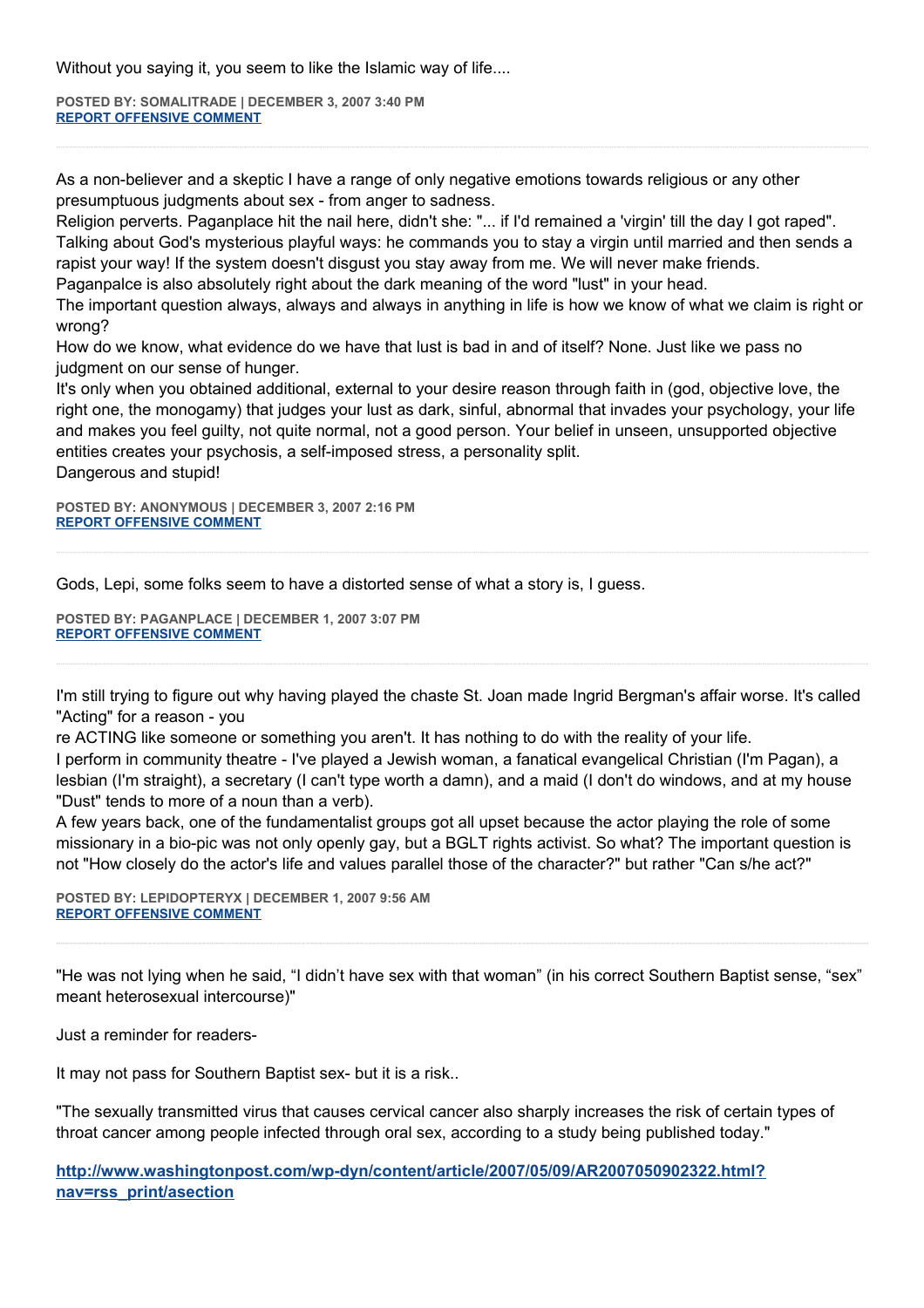"I assume they would also be captioned: "Not shown actual size" or "Enlarged to show detail"

HA! Don't forget "Serving Suggestion"!

**POSTED BY: DANNY B. | NOVEMBER 30, 2007 9:44 AM [REPORT OFFENSIVE COMMENT](mailto:blogs@washingtonpost.com?subject=On%20Faith%20Panelists%20Blog%20%20%7C%20%20Danny%20B.%20%20%7C%20%20Irresponsible%20Lust,%20Responsible%20Sex%20%20%7C%20%201810027&body=%0D%0D%0D%0D%0D================%0D?__mode=view%26_type=comment%26id=1810027%26blog_id=618)**

Paganplace:

\*\*But I got a laugh out of the 'wandering genitals' phrase.

I can just imagine the pictures on a milk carton.

"Lost:"\*\*

I assume they would also be captioned: "Not shown actual size" or "Enlarged to show detail"

**POSTED BY: LEPIDOPTERYX | NOVEMBER 30, 2007 7:58 AM [REPORT OFFENSIVE COMMENT](mailto:blogs@washingtonpost.com?subject=On%20Faith%20Panelists%20Blog%20%20%7C%20%20lepidopteryx%20%20%7C%20%20Irresponsible%20Lust,%20Responsible%20Sex%20%20%7C%20%201809469&body=%0D%0D%0D%0D%0D================%0D?__mode=view%26_type=comment%26id=1809469%26blog_id=618)**

Gaby:

I would include employer-employee in the list of abusive, and therefore, disallowed situations. If someone is consenting, even willingly, but the other person is in a position of authority, IMO, it's a form of coercion, even if it's unconscious.

Personally, I've always avoided getting involved with co-workers, even if there were no authority issues, simply because if the situation did sour, it could make for 40 hours of extreme awkwardness every week. But I have no objection to my other co-workers daing if they so choose. But I think that's why a lot of employers have prohibitons agaisnt employee "fraternization."

**POSTED BY: LEPIDOPTERYX | NOVEMBER 30, 2007 7:52 AM [REPORT OFFENSIVE COMMENT](mailto:blogs@washingtonpost.com?subject=On%20Faith%20Panelists%20Blog%20%20%7C%20%20lepidopteryx%20%20%7C%20%20Irresponsible%20Lust,%20Responsible%20Sex%20%20%7C%20%201809443&body=%0D%0D%0D%0D%0D================%0D?__mode=view%26_type=comment%26id=1809443%26blog_id=618)**

But I got a laugh out of the 'wandering genitals' phrase.

I can just imagine the pictures on a milk carton.

"Lost:"

Never mind. :)

**POSTED BY: PAGANPLACE | NOVEMBER 30, 2007 2:58 AM [REPORT OFFENSIVE COMMENT](mailto:blogs@washingtonpost.com?subject=On%20Faith%20Panelists%20Blog%20%20%7C%20%20Paganplace%20%20%7C%20%20Irresponsible%20Lust,%20Responsible%20Sex%20%20%7C%20%201807829&body=%0D%0D%0D%0D%0D================%0D?__mode=view%26_type=comment%26id=1807829%26blog_id=618)**

Ok... The Reverend is describing his spiritual practice. However, I'd suggest he consider that the 'numinous' and the 'sexual' aren't separate and opposed in the hearts and minds of everyone.

Thus the conditions by which he defines certain sex as 'sin' ...mean that imposing this religious practice on others is ...dare I say... Unamerican.

A lot of Christians like to use the words 'Lust' and 'Titillation' when describing what they imagine others are thinking or feeling.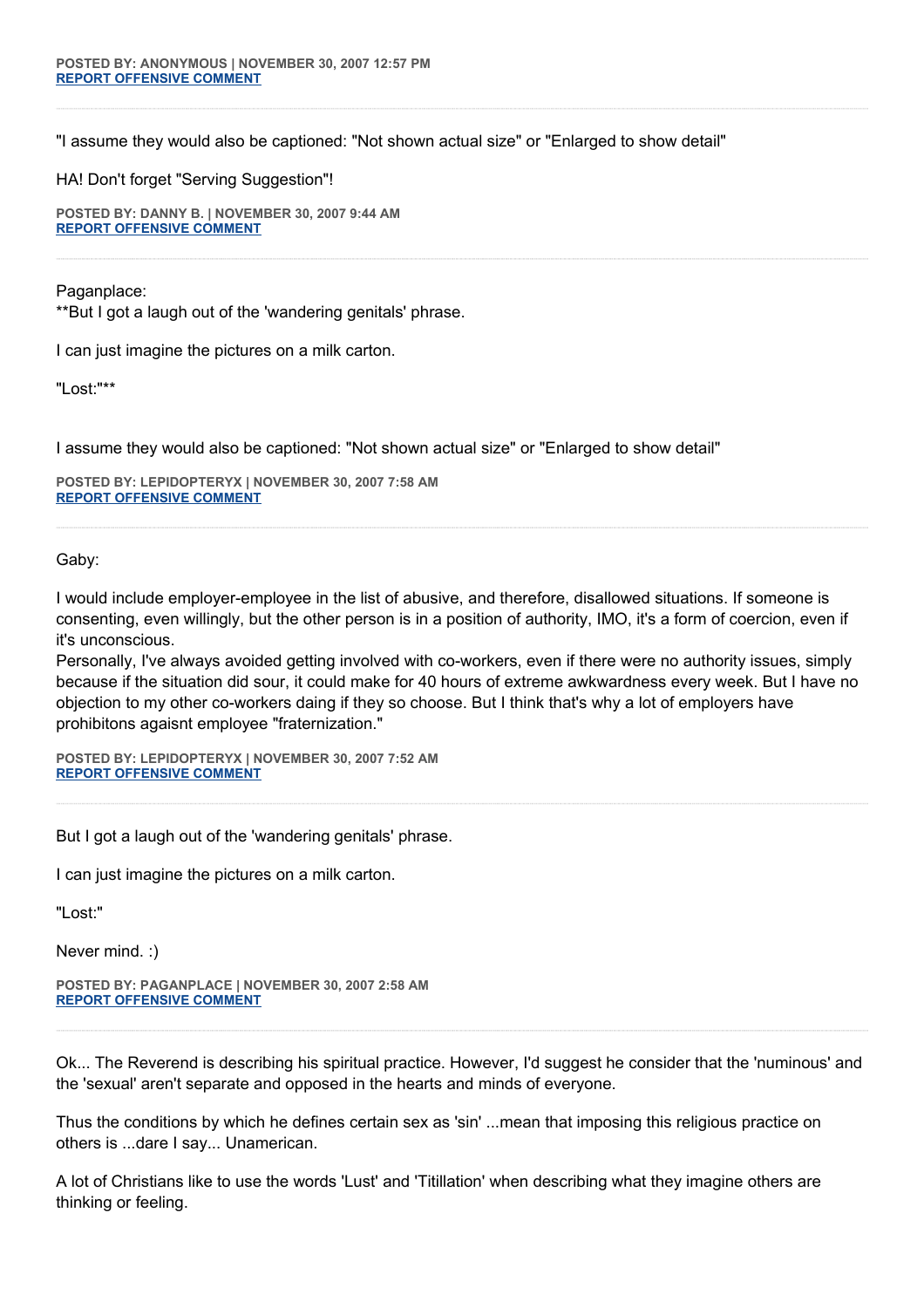I don't actually understand what these words \*mean\* (and I consider myself something of a wordsmith) ...unless in terms of 'A judgmental label for a thought about a hypothetical feeling probably someone else is having.'

The very words seem displaced from what sexuality \*is\*. The word 'Lust' seems full of shame and irresponsibility of itself. 'Titillation' seems to be about vicarious imaginings.

I don't see this thing about being a 'virgin' having anything to do with how deeply-connected one is to a partner, ...if this were so, I'd hardly see what it'd have done for my current partner, or my partner of the time, or the Gods, for that matter, if I'd remained a 'virgin' till the day I got raped.

Seriously. I'm glad I \*knew\* that wasn't what 'sex' was, or something thought I 'had:' this 'thing' called 'virginity' that 'validated' my love and connection with other people...

Cause then some man who thought I needed to learn about his penis-power could have taken something irreplaceable from me.

Which seems to be part of the dark side of these ideas about 'sin' and 'purity' and 'sanctimony about virginity.'

Forget about it. It's not books or mechanical actions or ceremonies that define what's good and real and loving and sacred.

It's what the people involved bring to it.

"Lust." "Titillation." What the Hel are those words supposed to mean?

**POSTED BY: PAGANPLACE | NOVEMBER 30, 2007 2:55 AM [REPORT OFFENSIVE COMMENT](mailto:blogs@washingtonpost.com?subject=On%20Faith%20Panelists%20Blog%20%20%7C%20%20Paganplace%20%20%7C%20%20Irresponsible%20Lust,%20Responsible%20Sex%20%20%7C%20%201807817&body=%0D%0D%0D%0D%0D================%0D?__mode=view%26_type=comment%26id=1807817%26blog_id=618)**

Dr Elliot

While I agree with Norrie and Lepi,

I must say that I respect this post of yours, even if I have a different point of view on most of your conclusions.

People should be free, as you are, to confine their sexual relations to marriage.

Sexual relations is surely a moral matter, as Lepi and Norrie state. Many of us don't think that marriage defines whether it is moral or immoral, but you stated your reasons in a respectful and pretty non-judgmental way.

I must say that I think you OVER state the emphasis placed on sex in American society. I suspect that our sexual drives are innately strong enough that people have concentrated on sex in roughly equal measure throughout history.

Remember David and Bathsheba.

That said, religion often distorts and perverts people's attitude towards sex, which is a natural if volatile thing. Many religious teachings make people so neurotic about sex that they can't integrate sex into the rest of their relationship without Jesus or Satan getting in the way of the personal connection, even within marriage.

**POSTED BY: HENRY JAMES | NOVEMBER 29, 2007 9:27 PM [REPORT OFFENSIVE COMMENT](mailto:blogs@washingtonpost.com?subject=On%20Faith%20Panelists%20Blog%20%20%7C%20%20Henry%20James%20%20%7C%20%20Irresponsible%20Lust,%20Responsible%20Sex%20%20%7C%20%201806102&body=%0D%0D%0D%0D%0D================%0D?__mode=view%26_type=comment%26id=1806102%26blog_id=618)**

Well, Norrie and Lepi, I can't quite agree. It may not be sinful, but it may certainly be unethical and maybe even unlawful. Having consensual sex in the workplace, depending on who is boinking whom, can most certainly create all kind of havoc.

A doctor, pastor, or counselor having consensual sex with one their patients, parishoners, or clients would definitely be considered unethical if not unlawful.